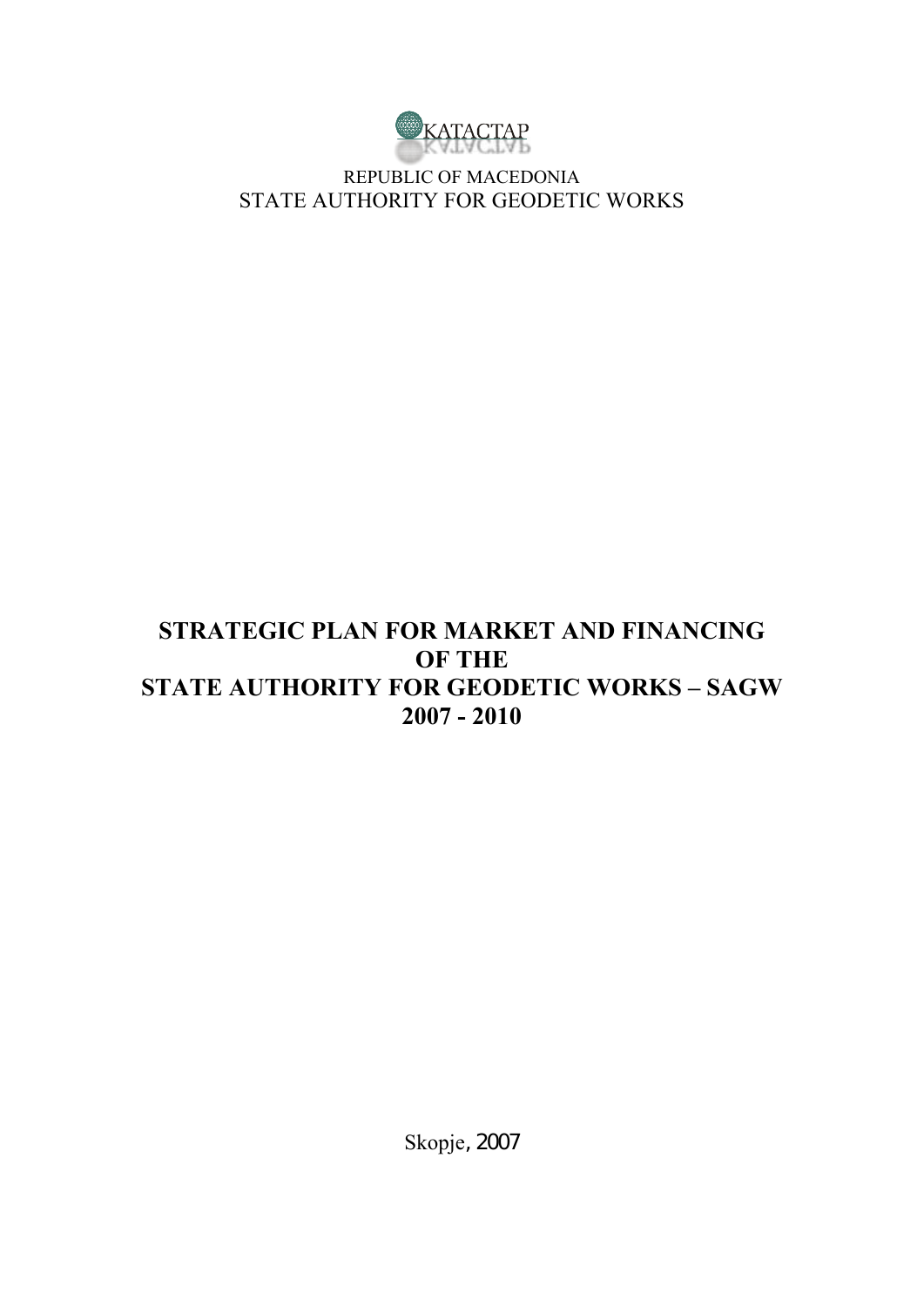### **CLARIFICATION OF THE ACRONYMS USED IN THE DOCUMENT**

| <b>SAGW</b>    | <b>State Authority for Geodetic Works</b>             |
|----------------|-------------------------------------------------------|
| <b>RM</b>      | Republic of Macedonia                                 |
| <b>WB</b>      | World Bank                                            |
| IT             | Information technology                                |
| <b>HR</b>      | <b>Human Resources</b>                                |
| MF             | Market and finances                                   |
| <b>ICT</b>     | Information and communication technology              |
| <b>GIS</b>     | Geo information system                                |
| <b>GPS</b>     | Global Positioning System                             |
| $e-$           | Electronic                                            |
| <b>SWOT</b>    | Strengths, Weaknesses, Opportunities, Threats         |
| LC             | <b>Land Cadastre</b>                                  |
| <b>REC</b>     | <b>Real Estate Cadastre</b>                           |
| PIP            | Project Implementation Plan                           |
| EU             | Euuropean Union                                       |
| <b>NATO</b>    | Northern Atlantic Treaty Organization                 |
| WGS84          | World Geodetic System from 1984                       |
| <b>UTM</b>     | Universal Transfer Mercator Cartographic Projection   |
| <b>EUPOS</b>   | European Postitioning System for Determination        |
| <b>NSDI</b>    | National Spatial Data Infrastructure                  |
| <b>INSPIRE</b> | European Spatial Data Infrastructure                  |
| ETRS89         | European Terrestrial Reference System from 1989       |
| GRS80          | Geodetic Reference System from 1980                   |
| <b>IBRD</b>    | International Bank for Reconstruction and Development |
| <b>TSC</b>     | <b>Total Station</b>                                  |
| CAD            | Drawing Software                                      |
| <b>PC</b>      | Personal Computer                                     |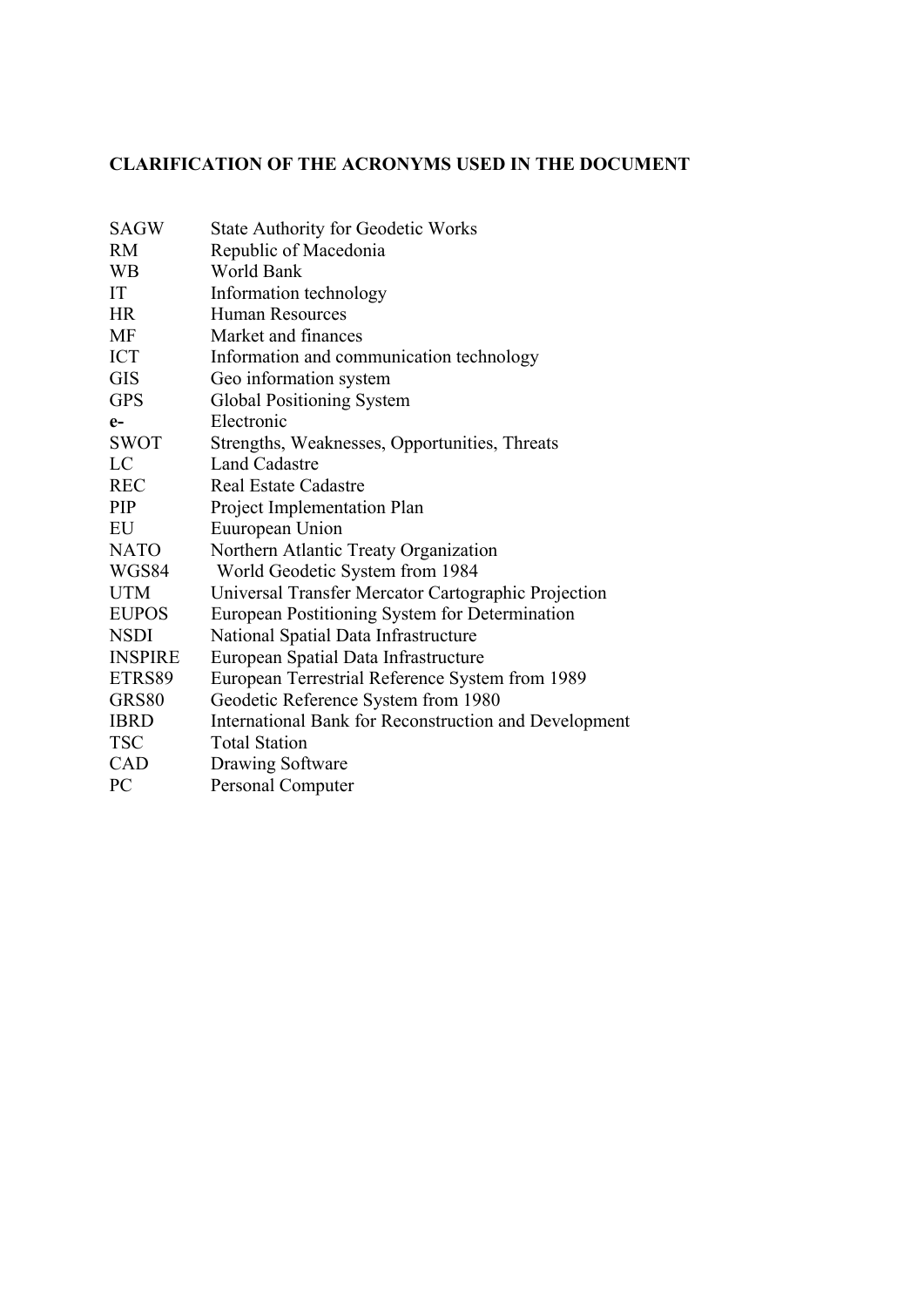# **MARKETING AND FINANCING PLAN FOR THE STATE AUTHORITY FOR GEODETIC WORKS**

| 1 |       |                                                                                      |  |
|---|-------|--------------------------------------------------------------------------------------|--|
| 2 |       | <b>INTRODUCTION</b>                                                                  |  |
| 3 |       | URRENT AND POTENTIAL CLIENTS AND THEIR CURRENT AND                                   |  |
|   |       | POTENTIAL PURCHASES OF SAGW PRODUCTS AND SERVICES 4                                  |  |
|   | 3.1   |                                                                                      |  |
|   | 3.2   |                                                                                      |  |
|   | 3.3   | Current and potential clients, current and potential situation and needs 6           |  |
|   |       |                                                                                      |  |
|   | 3.3.1 |                                                                                      |  |
|   | 3.3.2 | Notaries, attorneys, execution officers, banks/financial institutions, insurance     |  |
|   |       | companies, real estate agencies, public utility companies and the public services 11 |  |
|   | 3.3.3 |                                                                                      |  |
|   | 3.3.4 |                                                                                      |  |
| 4 |       |                                                                                      |  |
|   | 41    |                                                                                      |  |
|   | 4.2   |                                                                                      |  |
|   | 4.3   |                                                                                      |  |
| 5 |       |                                                                                      |  |
|   | 5.1   |                                                                                      |  |
|   | 5.2   |                                                                                      |  |
|   | 5.3   |                                                                                      |  |
| 6 |       |                                                                                      |  |
|   | 6.1   |                                                                                      |  |
|   | 6.2   |                                                                                      |  |
|   | 6.3   |                                                                                      |  |
|   | 6.4   |                                                                                      |  |
| 7 |       |                                                                                      |  |
| 8 |       |                                                                                      |  |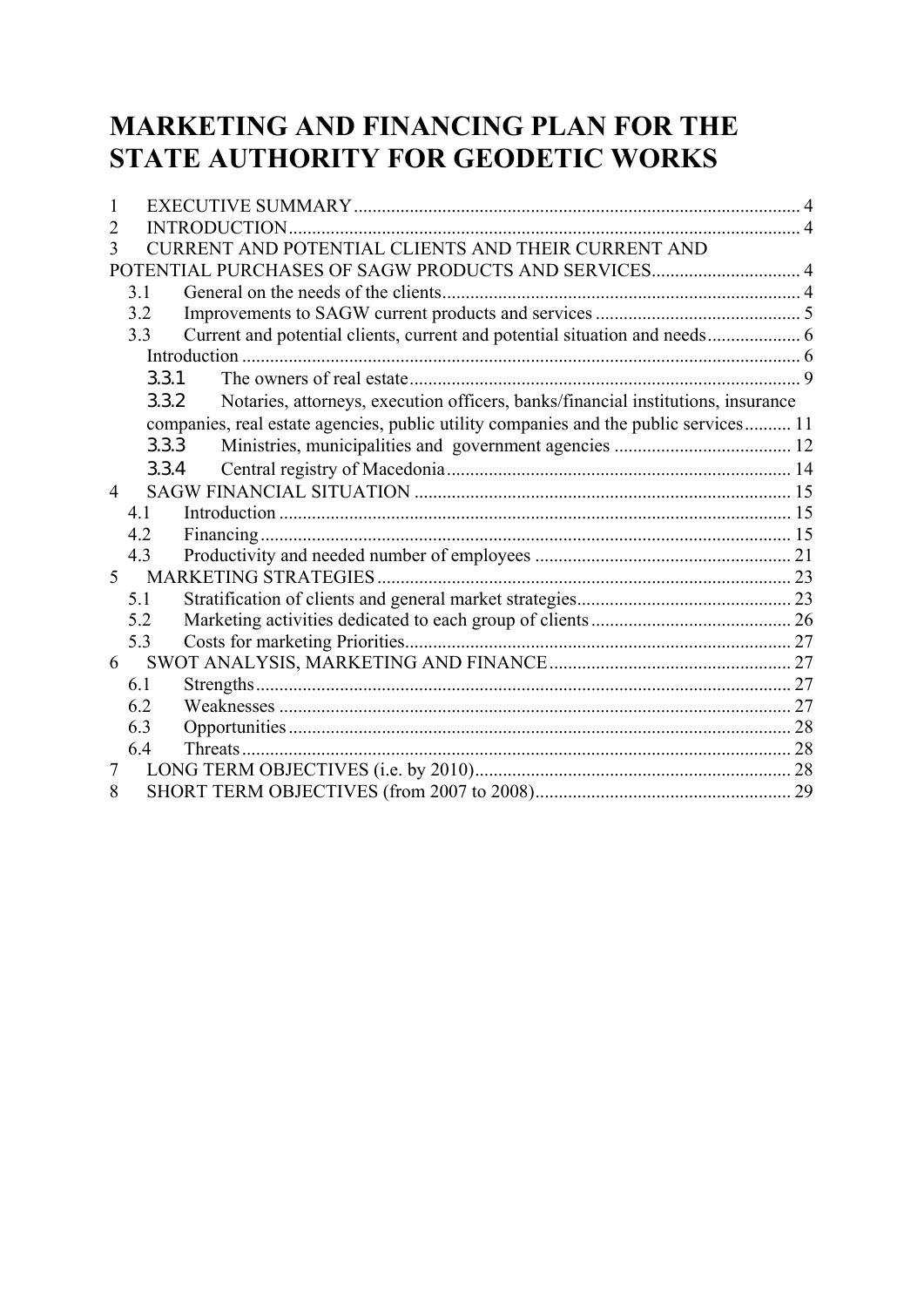### **1 EXECUTIVE SUMMARY**

# **2 INTRODUCTION**

This Marketing and Financing (M&F) document forms an integral part of the Strategic Business Plan (SBP) for SAGW and is appended to this later document. Accordingly, the statements in SBP are not repeated here. A summary of the findings and conclusions in the M&F document is entered into the SBP under the appropriate sections.

The main purpose of the Marketing and Financing document is to identify and document existing and potential products and services of the SAGW, its volumes and prices. Further, potential markets for the existing and potential products and services including volumes and prices should be identified. Finally marketing strategies to market the products and services provided by SAGW should be identified.

Based on the assessment of the market for SAGW products and services, predictions on possible revenues coming from the sales of SAGW products should also by made. These predictions thus lay the foundation for calculation of the financial situation for SAGW as well as setting the volume requirements for specific products.

### **3 CURRENT AND POTENTIAL CLIENTS AND THEIR CURRENT AND POTENTIAL PURCHASES OF SAGW PRODUCTS AND SERVICES**

In order for SAGW to be able to an increasing extent reach its objective of becoming a selffunding agency, it is important to focus on the current and future clients, their situation and needs. In other words, there is a need to distinguish `who the client is` and `what the client wants` and then to ensure that SAGW products and services meet these needs to the extent possible from a technical and financial perspective. This section contains a description of the current and potential clients coupled with their current and potential purchases of SAGW products and services.

### *3.1 General on the needs of the clients*

SAGW has not performed any large market survey and the needs of the clients are thus not known in detail. However, in general terms, the requirements of the clients could be summarized as "**BETTER-CHEAPER-FASTER**".

Also, for the needs for the development of an ICT strategy of SAGW, there were interviews made with external users – clients of the products and services of SAGW in order to identify their needs. Of course these interviews must be seen in the light of accumulating information to form the basis of the ICT-strategy, but since the criterion for selection was to select the one most involved in using SAGW services, some of the finding could still be useful in this general context.

The interviews were made in two target groups, from the public and the private sector. The total number of interviewees was 15. During the selection of people from the organizationscompanies for the interview, the criterion was to select the ones most involved in the using of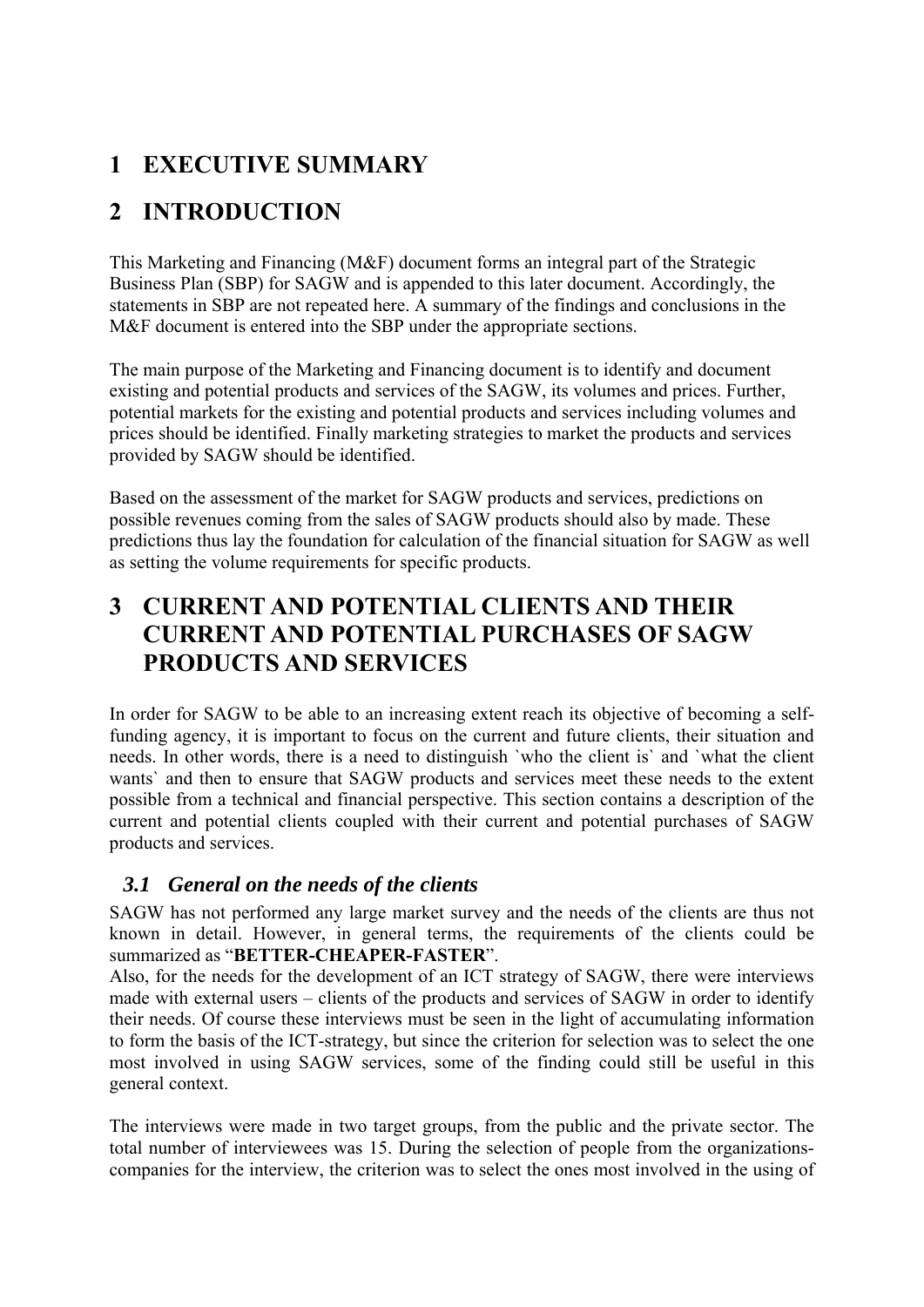SAGW services. The interviews had the task of getting to know the level of ICT in their organizations, automated processes, using Internet, links with other organizations and companies and their experience in the development of an ICT strategy.

None of the interviewed organizations has an automatic link with another organization, SAGW is the most desired organization with which they would like to be linked for exchanging data. The products and services that SAGW provides are legally bound for official use. Since there is no equipment and appropriate digital data it is very difficult to improve and speed up the electronic distribution of digital data. The interviewees have recommended for the conversion into digital data and products to be for the ones for which there is most demand from the clients and for this data to be accessible on line. The improvement is possible by involving the users for analyzing their needs and when new products, processes and systems are being developed. It was proposed for SAGW to revise there fees policy.

On the topic of on line access and having in mind that SAGW is now using Internet only for informative purposes, all of the interviewees have said that any data or product of SAGW available on line would be useful for them.

Most of the interviewees have assessed the general work of SAGW as insufficiently satisfactory. All of them expect changes and improvement with the full implementation of the Law on Geodetic Works, which will provide a possibility for the private surveying practice and outsourcing. However, having in mind the level of development of ICT in SAGW all of the interviewees have said that it will take a lot of work for the optimal utilization of the possibilities of new technology, ICT, GIS functionality and other innovative tools that are offered today, for the assistance, facilitation and speeding up of the delivery of digital data, products and services.

Generally speaking, the most important issue from the perspective of the clients are to speed up the procedures of SAGW, to ensure that the quality and the data security is improved and maintained and that the clients confidence in the services of SAGW thus will increase.

### *3.2 Improvements to SAGW current products and services*

On a high level, the following conclusions can be reached at with regard to necessary improvements of the SAGW products and services:

- The migration of the data from the existing database into a relational database would improve the quality of the data and would speed up the process of issuing property certificates
- Complete coverage of SAGW with IT infrastructure will enable the improvement of the efficiency of all products and services.
- The cadastral data will be available on the web page of SAGW
- Facilitating and speeding up the transactions.
- Electronic work log book and an electronic archive which will enable transparency, history (parcel background), statistics and efficiency with an option for the status of the case to be able to be seen on the Internet
- Internet access to geospatial data in a GIS environment
- Improved quality of services to clients due to a single, unified and cleaned database, built-in workflow checkpoints and defined and standardized working routines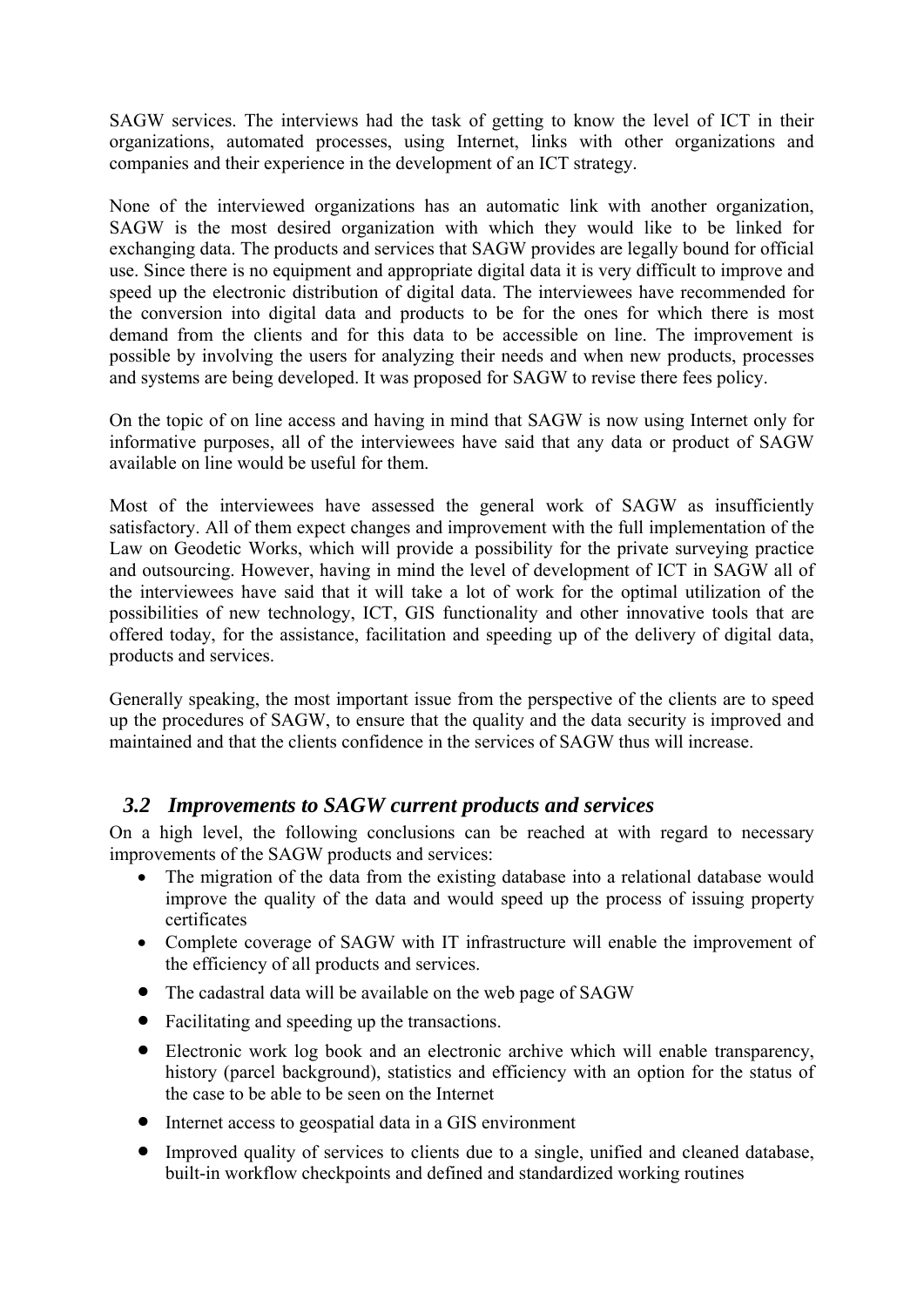### *3.3 Current and potential clients, current and potential situation and needs*

#### Introduction

The main current and potential users of data from SAGW could be grouped as follows:

- The owners of real estate
- Private surveying companies
- Notaries
- Attorneys
- Insurance companies
- Financial institutions
- Utility companies and public services
- Real estate agencies
- Local self-government
- Government institutions (especially the Ministry of Agriculture, the State Statistical Agency, Public Revenue Office (Tax Authority) in the Ministry of Finance and the Ministry of Transport and Communications)
- Central Registry

Below is a more detailed description of the current and future situation of each of these groups of clients as well as an estimate of there current purchases of various kind of SAGW products and services. The current SAGW products and services are depicted in Appendix 1. In order to enable a manageable number, these products and services have been grouped as follows:

| N <sub>0</sub> | <b>Product/service</b>                              | 2005    | 2006     | 2007    | 2008    | 2009    | 2010    |
|----------------|-----------------------------------------------------|---------|----------|---------|---------|---------|---------|
|                |                                                     | Quan.   | Quan.    | Quan.   | Quan.   | Quan.   | Quan.   |
|                | <b>Issuing property certificates REC</b>            | 89,588  | 83,276   | 108,259 | 140,736 | 182,957 | 237,845 |
| 2              | <b>Issuing possession certificates (LC)</b>         | 74,131  | 80,852   | 56,596  | 39,617  | 27,732  | 0       |
| 3              | Changes in the database (transactions)              | 38,030  | 45,908   | 50,499  | 55,549  | 61,104  | 67,214  |
| 4              | <b>Mortgages</b>                                    | 2,920   | 6,159    | 6,775   | 7,452   | 8,198   | 9,017   |
| 5              | <b>Certificates / verifications</b>                 | 23,673  | 18,669   | 20,536  | 22,589  | 24,848  | 27,333  |
| 6              | Certificates - background                           | 13,989  | 12,707   | 11,436  | 10,293  | 9,263   | 8,337   |
|                | Copies from cadastral plans (+with coordinates)     | 26,186  | 40,467   | 38,444  | 36,521  | 34,695  | 32,961  |
| 8              | Registration of rights (maintenance and individual) | 7,366   | 13,881   | 14,575  | 15,304  | 16,069  | 16,872  |
| 9              | Requests from private surveying companies           | 0       | 22,015   | 23,116  | 24,272  | 25,485  | 26,759  |
| 10             | SAGW - Cadastral plans A0 format                    | 673     | 536      | 590     | 649     | 713     | 785     |
| 11             | SAGW - Topographic maps                             | 87      | 45       | 54      | 65      | 78      | 93      |
| 12             | SAGW - orto photo products                          | 0       | $\Omega$ | 50      | 100     | 150     | 200     |
|                |                                                     |         |          |         |         |         |         |
|                | <b>TOTAL</b>                                        | 276,643 | 324,515  | 330,929 | 353,147 | 391,293 | 427,417 |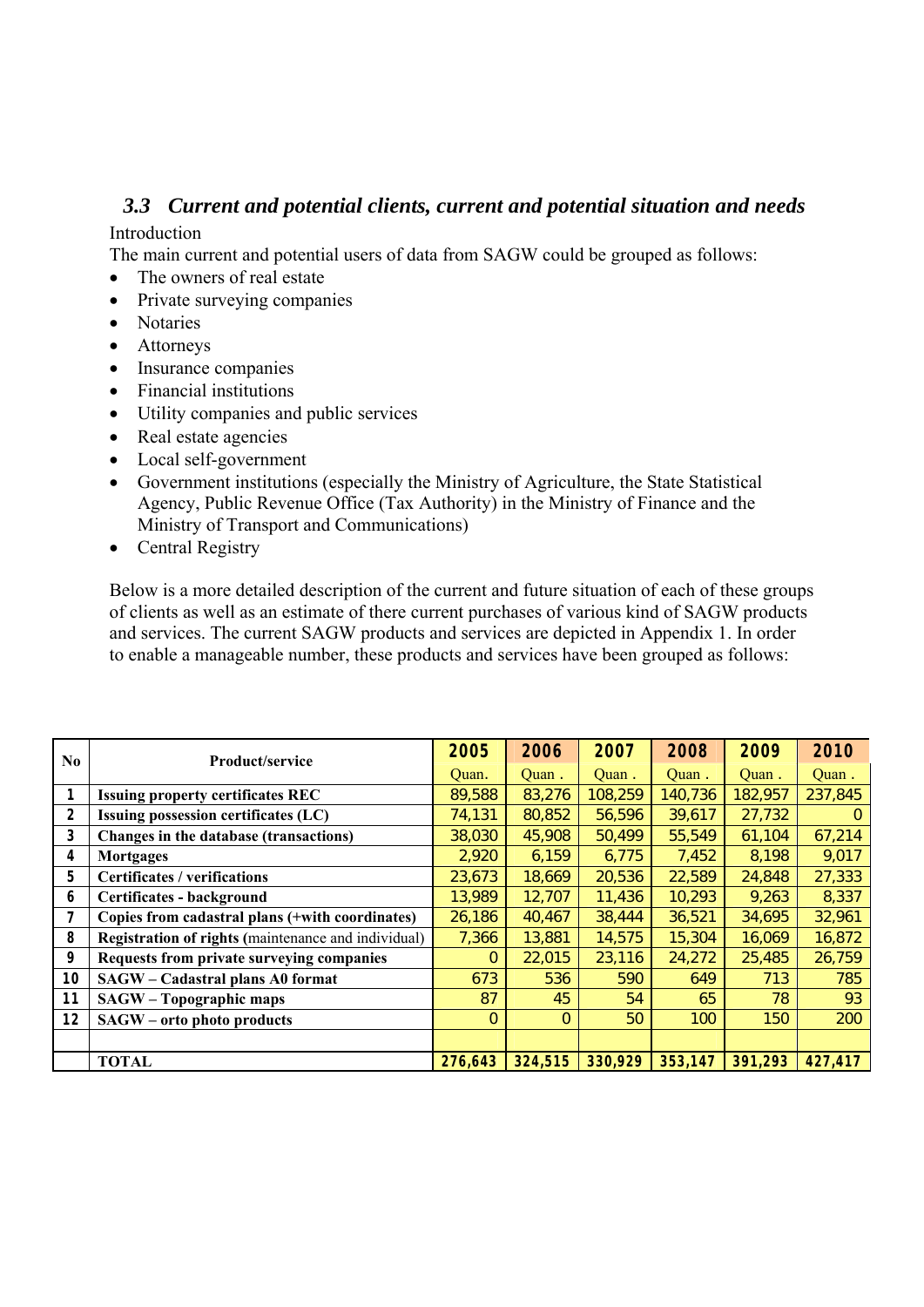The accounting and reporting systems of SAGW contain information on total volumes and total revenues per product group but it is not possible to derive detailed historical or current information on how much each group of clients buy from each group of products. Thus the tables in the below sections have been produced based on the monthly reports that are received from the branch offices, Skopje Sector and the Sectors in SAGW.

#### **PROJECTIONS**

Today, some 70 % of the territory of Macedonia is covered by the REC. As the coverage increases the number of cases will also increase. The below graf illustrates that. The more emphasized growth of the number of cases is predicted for 2008-2009, and this is because the displaying will be finished in all of the cities, which means that every real estate unit will have a property certificate.



#### **Overview of the development of the number of cases from 2005 to 2010**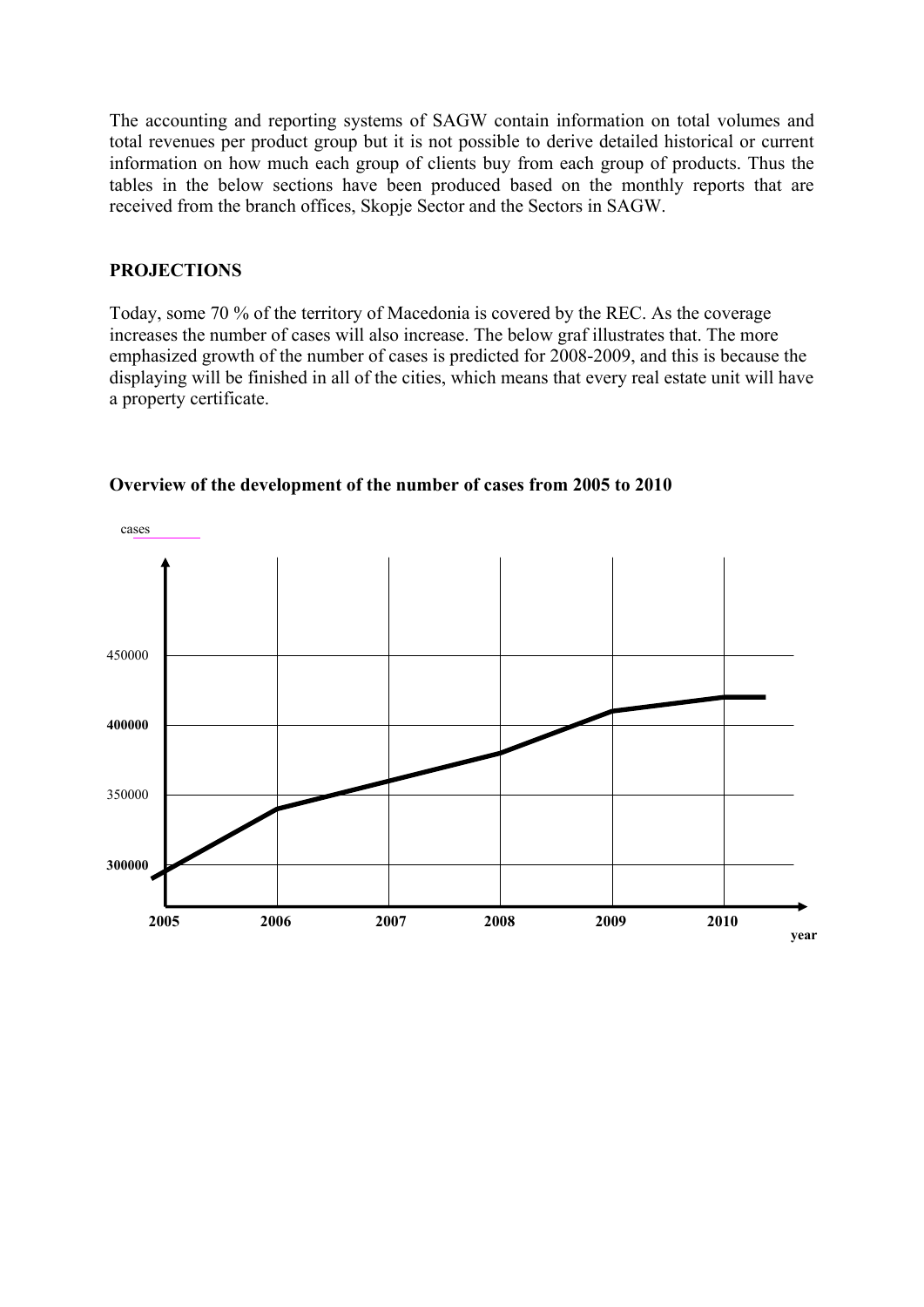**Possession certificate** according to our forecasts there will be a downfall and by 2010 it will be zero**.**  With the realization of the Real Estate Cadastre and Registration Project, the whole territory will be covered with the real estate cadastre. As a final document in the real estate cadastre there is the property certificate.

**Property certificates** – there will be an increased demand of PC, according our projections there are 600000 residential apartments in the Republic of Macedonia, half of which do not have a property certificate and will get one with the establishment of the REC. The second reason for the increase of the number of issued property certificates is the fact that with 100% coverage of the real estate cadastre we will have the actual situation

**Copies of cadastral plans** – there will be a need for this data (one parcel). Today these products are delivered directly from SAGW to the client. When the IT-strategy is implemented, the clients and/or the private surveying companies will be able to download it directly on the Internet.

**Transactions/changes** – the general development of the society is an indicator that the real estate market will grow and there will be an increase in the transactions of real estate. According to these indicators we are forecasting an increase in the demand for this service that we provide for the users. According to our projections the price for this service is too low and it should be reconsidered, which would also increase SAGW income for its basic needs. The growth comes from the establishement of the REC where each land and real estate transaction has to be registered in the cadastre.

**Background/history**- a lot of procedures connected to denationalization and privatization will end and the background will serve exclusively for court disputes however we are predicting a downfall of the demand for this product.

**Mortgages**- for this service there will be a annual growth of 10 % with the assumption that the economy of the Republic of Macedonia will develop and there will be an increase in the demand for this product

**Field cases**-(all of the demands from the private geo sector) and they are 1. three geodetic points, 2. copies in A4 format and 3. detailed points for the boundary of the parcel. For this service we are predicting a growth of 5-10 % annually based on the fact that all of the services that are connected to the field are under the jurisdiction of the private sector and this growth is partially connected to the increased number of transactions.

**Other works** - (list of indications, insight into data from the cadastral database, giving expert opinions) – we believe this product will be as needed as it is now and there will be no changes in the number of demands for this type of products, since the need for this type of services comes from the need of realizing certain social rights.

**Cadastral plans A0 format** (one cadastral map sheet) So far there was little interest from the private users, and the state institutions got them without any charge and no self financing income was provided, and we are also predicting that this type of product will be in digital form and all of the institutions that are using this product will be charged which would provide additional income. With the reduction of prices of this digital product the interest for it will be increased.

List of real property owners – we will have a better updated database for all of the property owners and there will be a lot of interest from the Ministry of Finance for the taxation of property, and we, with daily updating of the records, would contribute to the realization of this need of the Ministry of Finance, from which we will have self-funding income.

**Property / possession certificates – extracts from the data base for larger areas** . It is predicted that for this product in future there will be a greater demand. With the development of IT, this product (service) will be available through the Internet for all of the users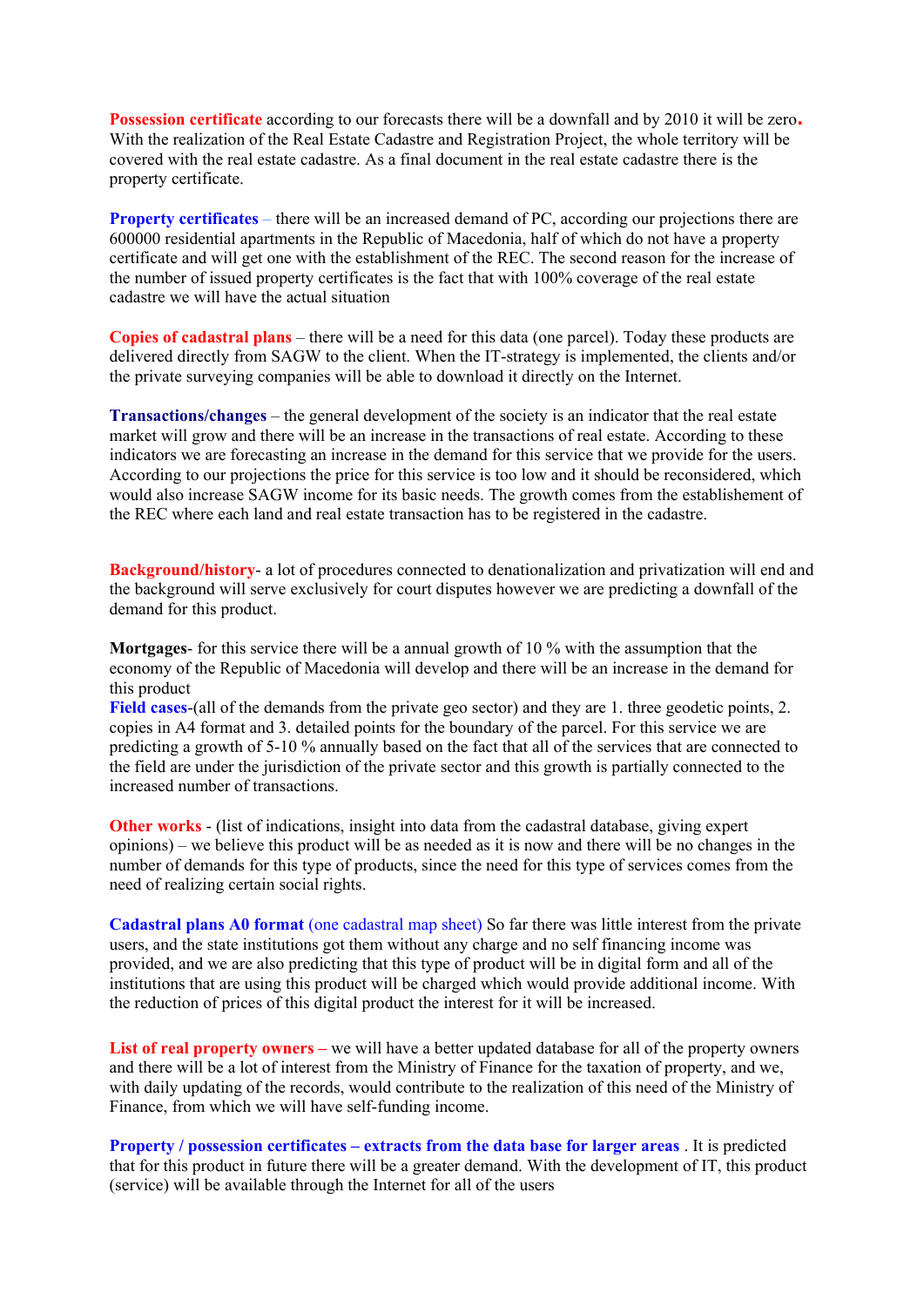**Geodetic services - including point data and correction data for GPS field services**. There will be new products with the GPS system in Macedonia, i.e. with the coverage of the whole territory with permanent GPS stations there will be homogeny of all of the geodetic data throughout Macedonia.

**Orto photo products-(plans and maps)** there will be more interest for this type of products with more information for the citizens and the demand will be increasedMunicipalities and design and architecture companies can use these products for GIS and various construction projects and other needs, like terrain modeling, archaeology and forestry, etc.

**Topographic maps** (topographical digital information) With the completion of the coverage of the territory of the Republic of Macedonia with the new GIS topographic maps, the production of new mapping products and a good marketing, the demand for this product will grow. There will be periodic updating of the situation every three to five years, which would increase the demand for this product.. The main users of this information would be the military, electrical power supply companies, the ministry for agriculture, the ministry of environment and physical planning etc.

|                | <b>USER/CLIENT: THE CITIZENS (REAL ESTATE OWNERS)</b> |        |        |        |         |                                                 |         |  |  |  |  |  |
|----------------|-------------------------------------------------------|--------|--------|--------|---------|-------------------------------------------------|---------|--|--|--|--|--|
| N <sub>0</sub> | <b>Product</b> / service                              | 2005   | 2006   | 2007   | 2008    | 2009                                            | 2010    |  |  |  |  |  |
|                | <b>Issuing PROPERTY certificates(REC)</b>             | 80.629 | 63.290 | 82.277 | 106.960 | 139.048                                         | 118.922 |  |  |  |  |  |
| $\mathbf{2}$   | <b>Issuing POSSESSION certificates(LC)</b>            | 66.718 | 61.448 | 61.448 | 43.013  | 30.109                                          |         |  |  |  |  |  |
| 3              | Changes in the database (transactions)                | 36.129 | 43.613 | 47.974 | 52.771  | 58.048                                          | 40.328  |  |  |  |  |  |
| 4              | <b>Mortgages</b>                                      | 2.920  | 6.159  | 6.775  | 7.452   | 8.198                                           | 1.803   |  |  |  |  |  |
| 5              | <b>Certificates / verifications</b>                   | 21.306 | 16.802 | 18.482 | 20.331  | 22.364                                          | 19.133  |  |  |  |  |  |
| 6              | <b>Certificates - history</b>                         | 12.590 | 11.436 | 10.293 | 9.263   | 8.337                                           | 5.836   |  |  |  |  |  |
|                | Copies from cadastral plans (+ with coord.)           | 24.877 | 34.397 | 32.677 | 31.043  | 29.491                                          | 28.017  |  |  |  |  |  |
| 8              | Registering rights (in maintenance and individual)    | 7.219  | 13.603 | 14.284 | 14.998  | 15.748                                          | 16.535  |  |  |  |  |  |
| 9              | Applications from private surveying companies         |        |        |        |         |                                                 |         |  |  |  |  |  |
|                | 10 SAGW-Cadastral plans A0 format                     |        |        |        |         |                                                 |         |  |  |  |  |  |
|                | 11 SAGW-Topographical maps                            |        |        |        |         |                                                 |         |  |  |  |  |  |
|                | 12 SAGW-orto photo products                           |        |        |        |         |                                                 |         |  |  |  |  |  |
|                |                                                       |        |        |        |         | 252.387 250.748 274.209 285.832 311.342 230.575 |         |  |  |  |  |  |

#### 3.3.1 The owners of real estate

#### **CITIZENS (REAL ESTATE OWNERS)**

The total population in Macedonia is 2.022547\*. Physical and legal persons – real estate owners are the most frequent users of SAGW services, Around 1.000.000 of them (i.e. 50%) are users of the data from the cadastral records and 600.000 people use the data from the Real Estate Cadastre, while still 400.000 are using data from the old Land Cadastre.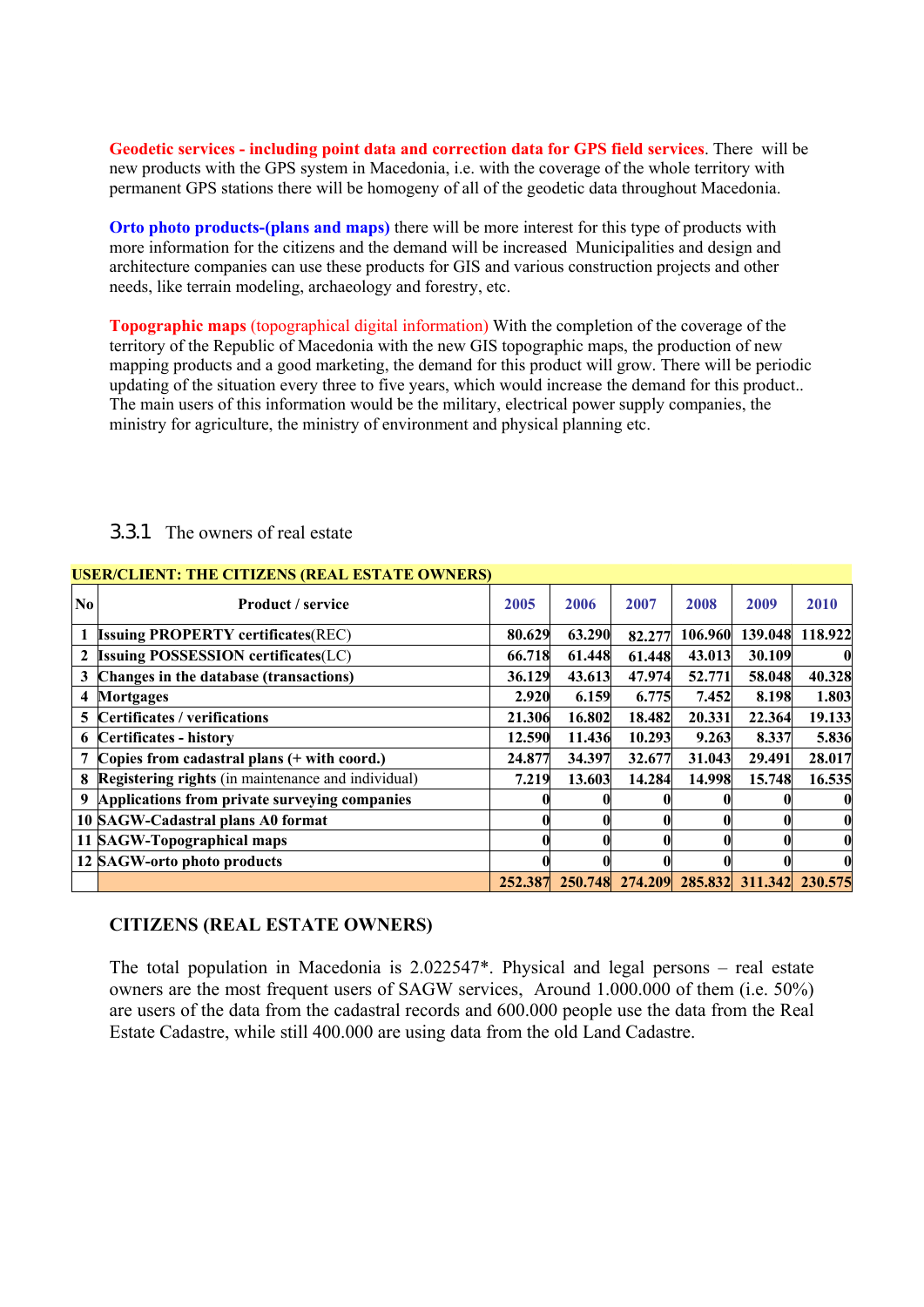

Most frequent are the demands that refer to extracts from the cadastral database (property/possession certificates) and requests for transactions.

The results from the survey\*\* done in January, 2006 for four cities, (+ names of the cities) show that every fourth citizen is not satisfied with the services of the cadastre because they wait for over 90 days for their service. This means that shown in percent from the total number of people that took the survey, 25 % are the basis for creating and spreading a negative image on future potential users of cadastral services. People who were most dissatisfied with the cadastral services from the cadastre in Skopje, and they are 69%.



In addition to the dissatisfaction caused by the inefficiency, i.e. the duration of the procedures, 4% from the surveyed citizens complain on having to give money or presents, i.e. corruption.

 $\overline{a}$ 

<sup>\*</sup> *The information comes from the last statistical census of population done in 2002. .* 

<sup>\*\*</sup>*Research "Data and information for the current status regarding the information and the level of satisfaction of the clients with the services that are provided by SAGW and the branch offices for survey and cadastre"*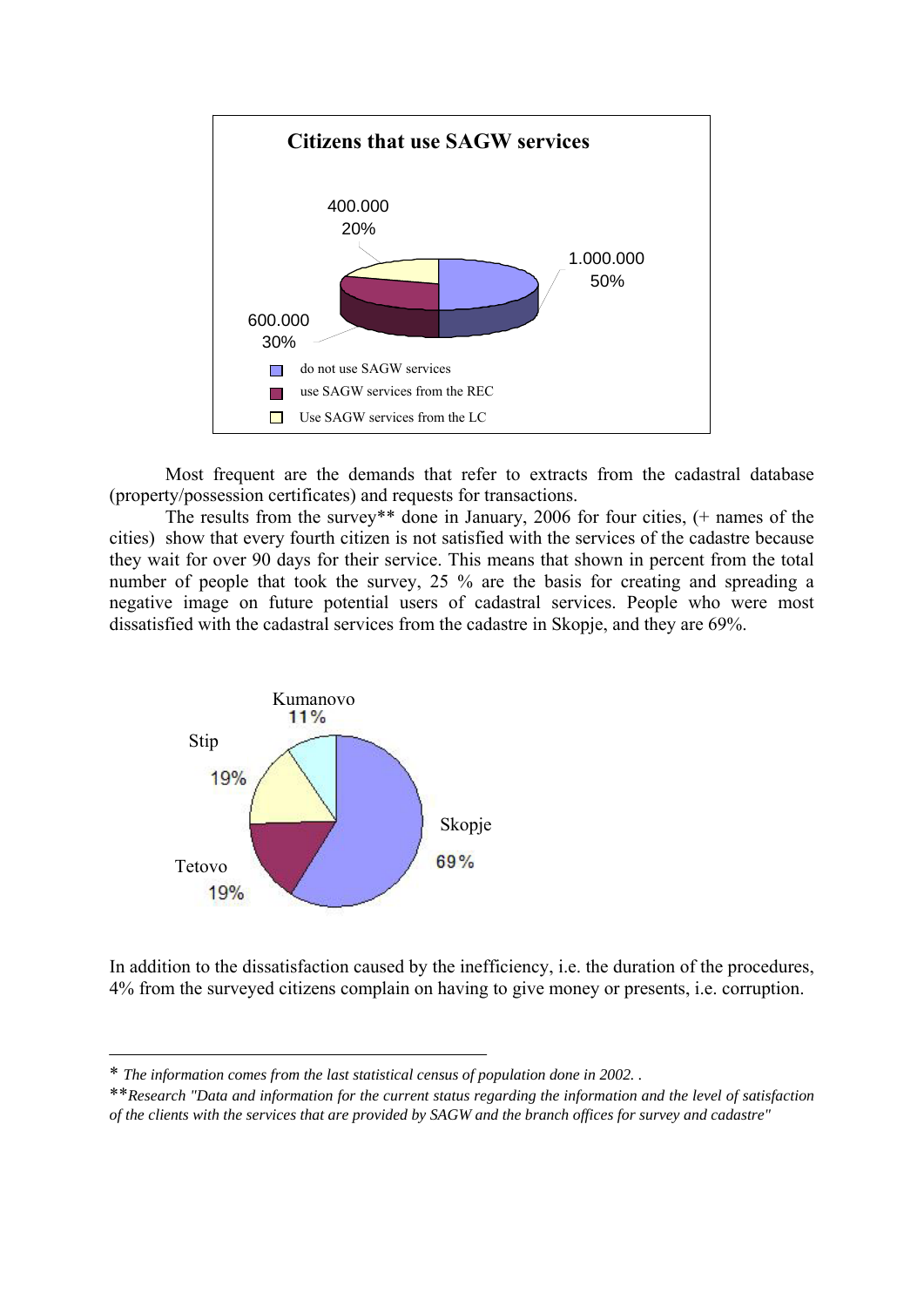Prediction for 2008, 2009, 2010: In the next two years there will be no drastic increase in this group from what is already planned on a global level (see table above) . The prediction is that the percentage of its representation should stay on the same level as 2007. Some reduction is expected in 2010 when, due to the electronic cadastre, the services will be done by notaries, attorneys, banks on their behalf.

3.3.2 Notaries, attorneys, execution officers, banks/financial institutions, insurance companies, real estate agencies, public utility companies and the public services

|    | USER / CLIENT: NOTARIES, ATTORNEYS, EXECUTION OFFICERS, BANKS, |       |       |       |       |        |             |  |  |  |  |  |
|----|----------------------------------------------------------------|-------|-------|-------|-------|--------|-------------|--|--|--|--|--|
| No | <b>Product / service</b>                                       | 2005  | 2006  | 2007  | 2008  | 2009   | 2010        |  |  |  |  |  |
|    | <b>Issuing PROPERTY certificates (REC)</b>                     | 1.792 | 1.666 | 2.165 | 2.815 | 3.659  | 71.353      |  |  |  |  |  |
| 2  | <b>Issuing POSSESSION certificates(LC)</b>                     | 1.483 | 1.617 | 1.617 | 1.132 | 792    |             |  |  |  |  |  |
| 3  | Changes in the database (transactions)                         | 1.902 | 2.295 | 2.525 | 2.777 | 3.055  | 26.886      |  |  |  |  |  |
| 4  | <b>Mortgages</b>                                               |       |       |       |       |        | 7.214       |  |  |  |  |  |
| 5. | Certificates / verifications                                   | 1.184 | 933   | 1.027 | 1.129 | 1.242  | 2.733       |  |  |  |  |  |
| 6  | Certificates - history                                         | 699   | 508   | 457   | 412   | 371    | 834         |  |  |  |  |  |
|    | Copies from cadastral plans (+ with coord.)                    | 524   | 809   | 769   | 730   | 694    | 659         |  |  |  |  |  |
| 8  | <b>Registering rights</b> (in maintenance and individual)      | 74    | 139   | 146   | 153   | 161    | 169         |  |  |  |  |  |
| 9  | Applications from private surveying companies                  |       |       |       |       |        | $\mathbf 0$ |  |  |  |  |  |
|    | 10 SAGW-Cadastral plans A0 format                              |       |       |       |       | 50     | 130         |  |  |  |  |  |
|    | 11 SAGW-Topographical maps                                     |       |       |       |       |        | 10          |  |  |  |  |  |
|    | 12 SAGW-orto photo products                                    |       |       |       |       | 50     | 50          |  |  |  |  |  |
|    |                                                                | 7.656 | 7.973 | 8.710 | 9.159 | 10.082 | 110.038     |  |  |  |  |  |

Approximately, the total number of units that comprise this group is 1000 and SAGW is currently in contact will all these organizations

The members from the group appear as users of the data of the cadastre on behalf of the citizens, i.e. as indirect users. Cadastral data is the basis for their work. Currently, the SAGW is not able to deliver the services in time to meet the requirements by following the normal routines. Thus, this group of clients frequently offer to pay extra money to get their job done in time (ref \*\*) A possible solution might therefore be to establish some sort of "VIP service" by which these clients would get a faster service at a higher official price.

Besides corruption they are complaining about:

-lack of staff; -poor organization; -untrained staff; -lack of professionalism; -technical equipment; and -work motivation.

\*\* *Research "Data and information for the current status regarding the information and the level of satisfaction of the clients with the services that are provided by SAGW and the branch offices for survey and cadastre"* 

This group till 2007 was not a frequent user of the services because the physical and legal persons, for whom this group is working, are instructed to go themselves and take the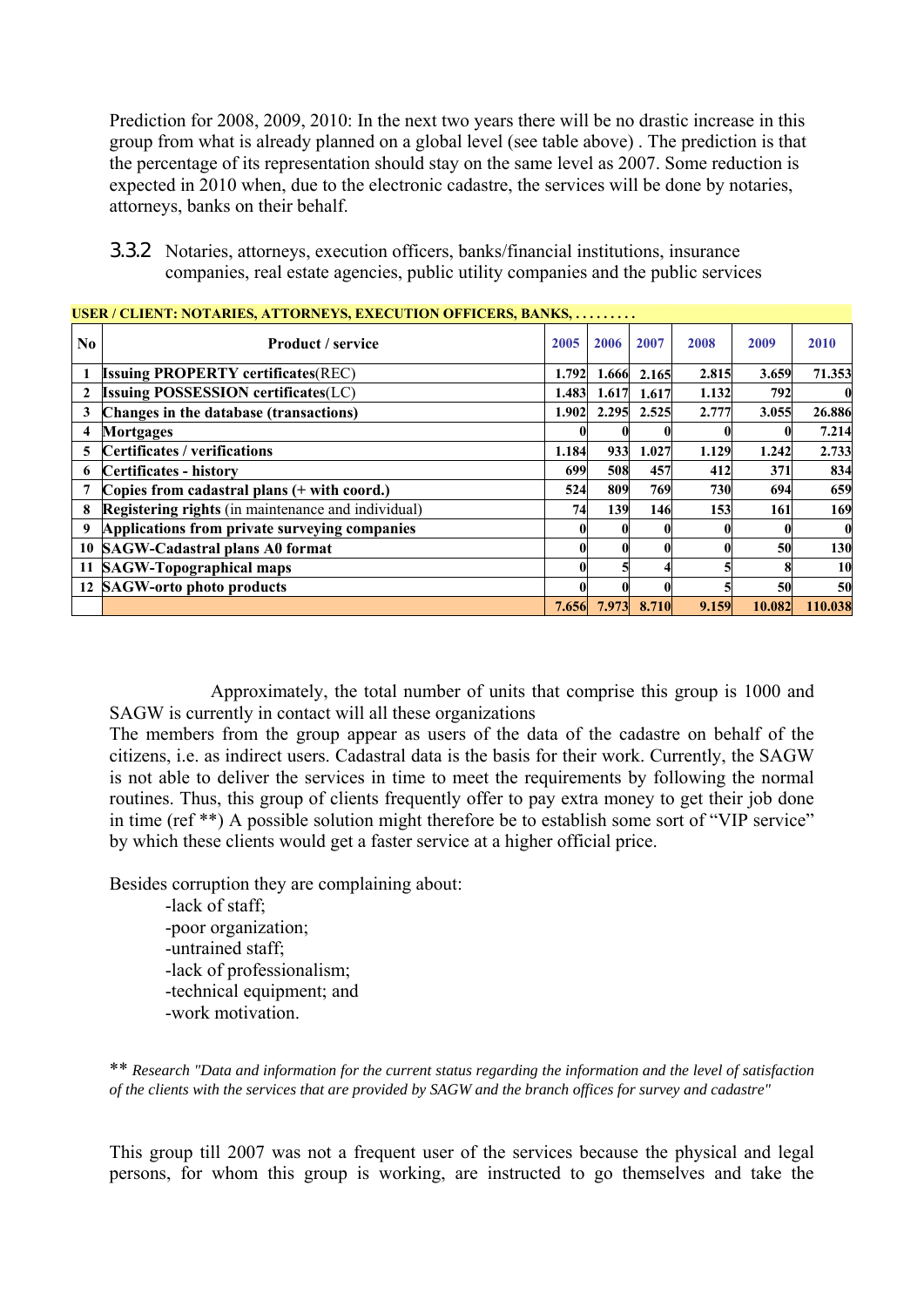necessary products from the SAGW. Still they are users of the cadastral services with average representation of 3% of all of the SAGW services, with the exception of the mortgages that are exclusively registered in the cadastre by the citizens themselves.

Prediction for 2008, 2009, 2010: This group is expected to use more data, especially after 2009, when with the establishment of the electronic cadastre there will be an option of on line connecting with the notaries, attorneys, and banks with SAGW and they can use the data directly. This will imply a reduction of the use of cadastral services by the physical and legal persons because the second group would be doing it for them. This means that an important condition for this development is the E cadastre.

### 3.3.3 Ministries, municipalities and government agencies

|                        | <b>AGENCIES</b>                                           |        |        |        |        |        |          |
|------------------------|-----------------------------------------------------------|--------|--------|--------|--------|--------|----------|
| $\mathbf{N}\mathbf{0}$ | <b>Product</b> / service                                  | 2005   | 2006   | 2007   | 2008   | 2009   | 2010     |
|                        | <b>Issuing PROPERTY certificates (REC)</b>                | 7.167  | 6.662  | 8.661  | 11.259 | 14.637 | 11.892   |
|                        | <b>Issuing POSSESSION certificates(LC)</b>                | 5.930  | 6.468  | 6.468  | 4.528  | 3.169  |          |
| 3                      | Changes in the database (transactions)                    |        |        |        |        |        | $\bf{0}$ |
| 4                      | Mortgages                                                 |        |        |        |        |        | 0        |
| 5                      | Certificates / verifications                              | 1.184  | 933    | 1.027  | 1.129  | 1.242  | 5.467    |
| 6                      | Certificates – history                                    | 699    | 508    | 457    | 412    | 371    | 417      |
|                        | Copies from cadastral plans (+ with coord.)               | 786    | 1.214  | 1.153  | 1.096  | 1.041  | 989      |
| 8                      | <b>Registering rights</b> (in maintenance and individual) | 74     | 139    | 146    | 153    | 161    | 169      |
| 9                      | Applications from private surveying companies             |        |        |        |        |        | $\bf{0}$ |
|                        | 10 SAGW-Cadastral plans A0 format                         | 673    | 536    | 590    | 600    | 600    | 620      |
|                        | 11 SAGW-Topographical maps                                | 87     | 40     | 50     | 55     | 65     | 80       |
|                        | 12 SAGW-orto photo products                               |        |        | 50     | 95     | 100    | 150      |
|                        |                                                           | 16.600 | 16.501 | 18.602 | 19.326 | 21.385 | 19.783   |

#### **USER / CLIENT : MINISTRIES, MUNICIPALITIES AND GOVERNMENT AGENCIES**

The total number of ministries and other government institutions together with the municipalities is approximately 100 subjects.

In addition to improvement of the efficiency of the cadastre, this group is especially insisting on the regularly updating the cadastral data. One of the problems in this respect is that the database only reflects what has been applied for by the citizens. Still, many citizens do not report changes in ownership or other changes concerning their property. To achieve a more actual reflection of the real situation, there is need for SAGW to develop marketing in order to raise the level of informing the citizens of benefits and ways in which they can register their real estate and what kind of documentation is required for this, i.e. get the clients accustomed to registering each change of the real estate. This means that the citizens as well should realize that the cadastre is not a court to solve problems, but a registry in which data and rights are registered on the basis of legal documents.

On average, this group accounts for 5% of the usage of SAGW products and services. They use property and possession certificates, A4 copies, background records for leasing land or announcing procurement procedures for: free economic zones, gas stations, hotels. They are currently not charged for using these services.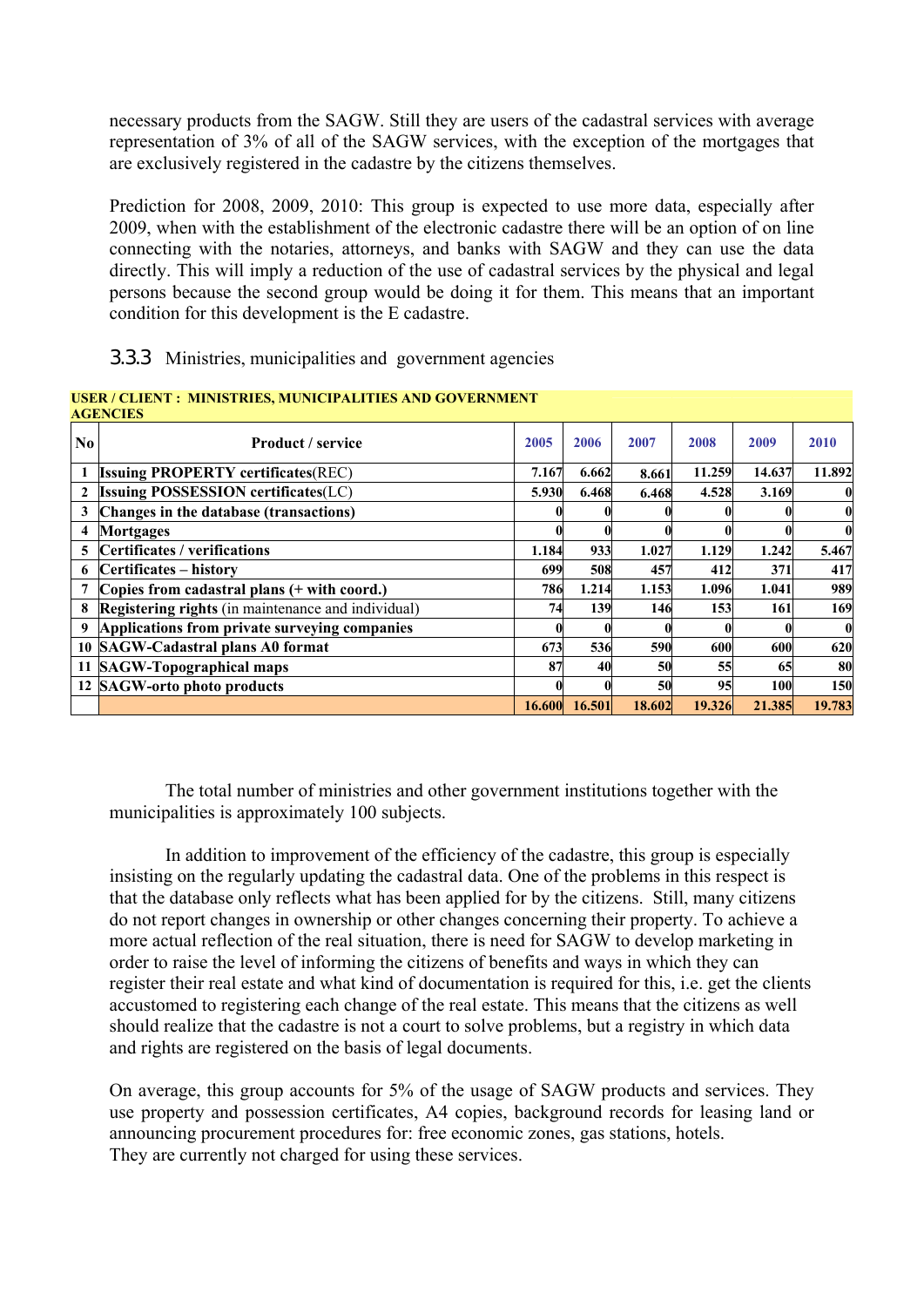Prediction for 2008, 2009, 2010: It is not expected to have any significant changes in the usage of products in this group. With the establishment of the e-cadastre, member of this group can be directly connected and use the data, so it is expected to have increased demand for one or more of these services. It is also expected that the demand for Digital Orthophotos and Digitial Terrain Models will increase slightly, especially for the public enterprises dealing with spatial and urban planning.

|          | <b>USER/CLIENT : PRIVATE SURVEYORS</b>             |      |        |        |        |        |              |
|----------|----------------------------------------------------|------|--------|--------|--------|--------|--------------|
| $\bf No$ | <b>Product</b> / service                           | 2005 | 2006   | 2007   | 2008   | 2009   | 2010         |
|          | <b>Issuing PROPERTY certificates(REC)</b>          |      | 11.659 | 15.156 | 19.703 | 25.614 | 35.677       |
|          | <b>Issuing POSSESSION certificates(LC)</b>         |      | 11.319 | 11.319 | 7.923  | 5.546  | 0            |
| 3        | Changes in the database (transactions)             |      |        |        |        |        | $\mathbf{0}$ |
| 4        | <b>Mortgages</b>                                   |      |        |        |        |        | $\mathbf{0}$ |
| 5        | Certificates / verifications                       |      |        |        |        |        | $\bf{0}$     |
| 6        | Certificates – history                             |      | 254    | 229    | 206    | 185    | 1.251        |
|          | Copies from cadastral plans (+ with coord.)        |      | 4.047  | 3.844  | 3.652  | 3.470  | 3.296        |
| 8        | Registering rights (in maintenance and individual) |      |        |        |        |        | $\mathbf 0$  |
| 9        | Applications from private surveying companies      |      | 22.015 | 23.116 | 24.272 | 25.485 | 26.759       |
|          | 10 SAGW-Cadastral plans A0 format                  |      |        |        | 49     | 63     | 35           |
|          | 11 SAGW-Topographical maps                         |      |        |        |        |        | 3            |
|          | 12 SAGW-orto photo products                        |      |        |        |        |        | $\bf{0}$     |
|          |                                                    |      | 49.294 | 53.664 | 55.810 | 60.368 | 67.021       |

#### 3.3.4. Private surveying companies

From the introduction of the private surveying companies in 2005 – following the amendments on the Law on Survey, Cadastre, and the Registration of Real Estate Rights in September 2005 – till the beginning of 2007, 41 private surveying companies have been registered. The total number of registered geodetic companies till August 2007 is 64. The predicted number of private surveying companies needed in order to meet the requirements of the clients is estimated to around 100.

These companies are the biggest users of the services expressed through standard requests. SAGW charges in average 900 denars for their services. The price of the data that they pay for on behalf of the citizens is very low in regards for the price that the citizens pay for their services.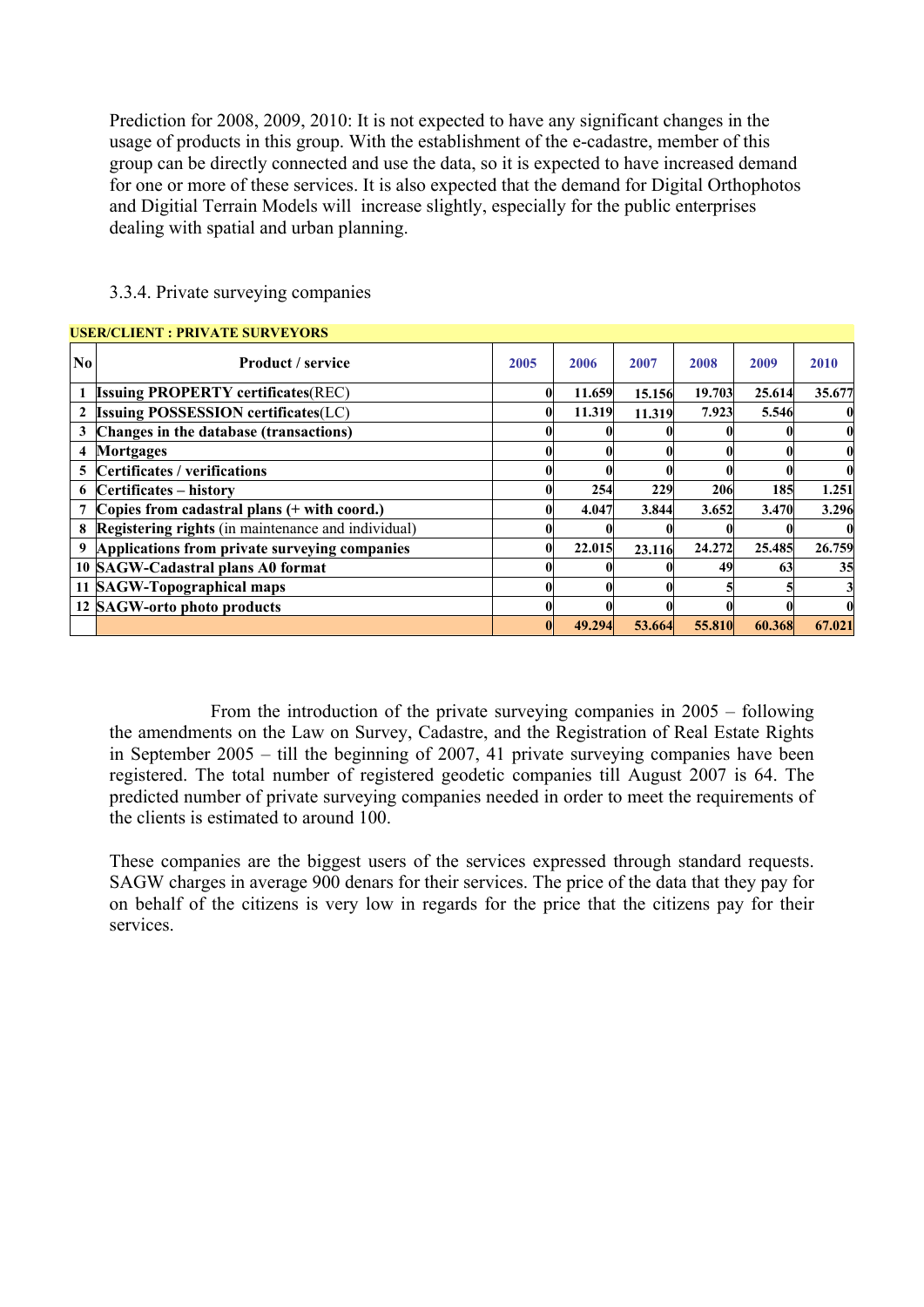

This group of users is not entirely satisfied with the speed of issuing data that they need for their further work (according to law it is 3 days)., The waiting time is usually longer than that, especially in the Skopje Cadastre, where it often exceeds 2 weeks. The applications are often not handled in the order in which they were received and corruption has emerged as an instrument for speeding up the procedure for issuing data.

#### 3.3.4 Central registry of Macedonia

.

The Central Registry of the Republic of Macedonia (CR) is founded with the Law on Central Registry (Official Gazette of RM No 50/2001) as the central informative legal and other relevant database, that in accordance with this or some other law or contract are entered in it. In the Central Registry of the Republic of Macedonia at the moment the following registries are operating: the Trade registry, Registry of Annual Accounts, Collateral Registry, Real Estate Registry, Registry of Residents and Non-residents and a Leasing Registry. SAGW is obligated to deliver the real estate data to the CR only in the part where there is a real estate cadastre established. This data serves as information that the interested users can get from the CR and they are not valid as official documents as proof of ownership.

#### **New products and users**

With the implementation of the IT strategy, the work methodology and new technology, SAGW plans on keeping up with new trends and offering new products on the market which will meet both the current and the future needs of the users, and it will offer better services for the citizens in the field of the Cadastre and geospatial data.

An increase of the number of users of our services and products is planned, which is also shown on the table below: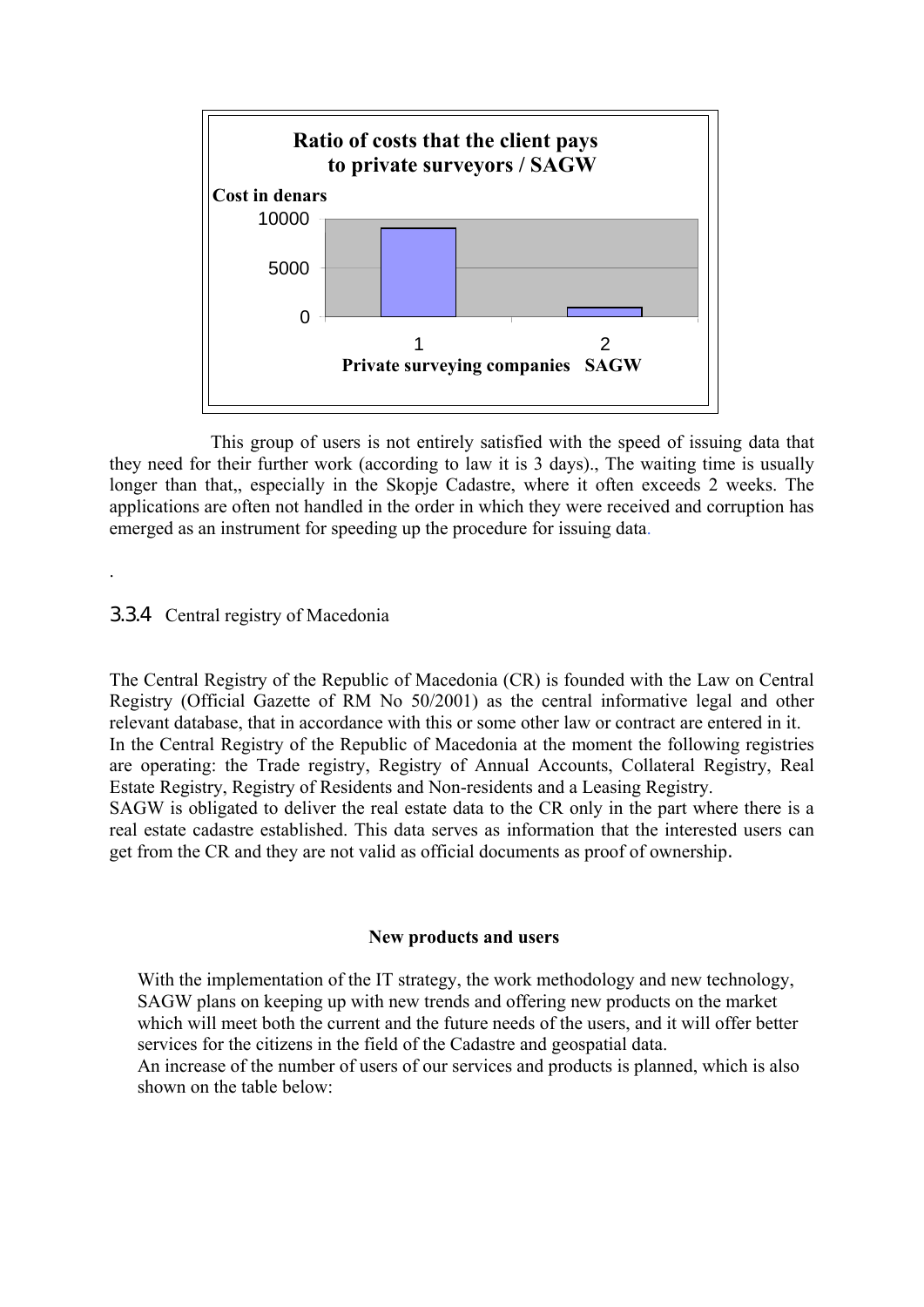| New products and services                            | 2007 | 2008                     | 2009/10 |
|------------------------------------------------------|------|--------------------------|---------|
| Internet services (possession/property certificates) |      | $^{+}$                   | $^{+}$  |
| Internet services and graphical data                 |      | $\overline{\phantom{0}}$ | $^{+}$  |
| New property certificate, new design                 |      | $^{+}$                   | $^{+}$  |
| <b>GPS</b> network                                   |      |                          | $^{+}$  |
| Scanned archived aero photos                         |      | $^{+}$                   | $^{+}$  |
| Theme data                                           |      | $^{+}$                   | $^{+}$  |
| Gravimetric network                                  |      |                          | $^{+}$  |
| Mortgage certificate                                 |      | $^{+}$                   | $\pm$   |
| Internet service for big users                       |      | $^{+}$                   | $\pm$   |
| <b>Electronic Internet work log</b>                  |      | $^{+}$                   |         |
| Data from the registry of spatial units              |      |                          | $^{+}$  |
| Copies from collections of documents of REC          |      | $^{+}$                   | $^+$    |

### **4 SAGW FINANCIAL SITUATION**

### *4.1 Introduction*

In order for SAGW to become more market oriented organization , it is important to have a good idea on the potential increase in sales, to keep a tight control on the costs and also to ensure that SAGW has enough capital to make the necessary investments.

The SAGW budget structure is as follows:

- The government provides SAGW with the necessary funds to cover the costs for (1) salaries and their associated social costs.(2); the Macedonian contribution to the WBproject and (3) a smaller, general contribution to the running costs and capital expenditure as per below
- SAGW revenues from fees ("self funding") are used to cover the running costs, i.e. electricity, office facilities, communication costs etc and capital expenditure (e.g. IT hardware and software, refurbishment of buildings)

### *4.2 Financing*

The table below is based on the assessment of the market made in point 3 from this document. The data concerning the quantity for 2005-2006 is the actual one, and for 2007-2010 it is forecast by the work group for strategic planning.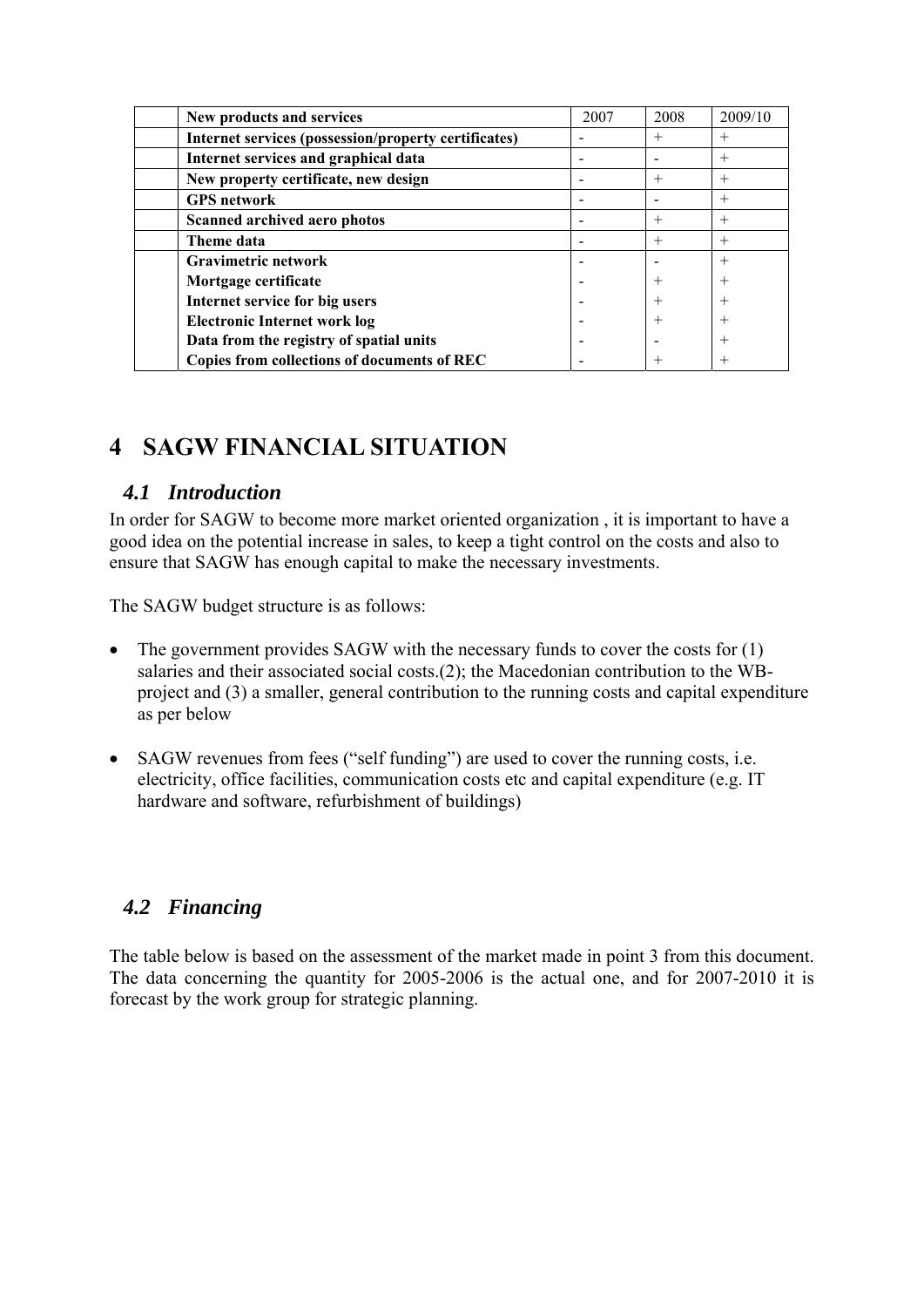#### *SAGW Products*

|                                                           |                                                             |                |          | 2005                 |                 |          | 2006                |                |                 | 2007                 |                |          | 2008                 |                |                 | 2009                |                 |          | 2010                 |
|-----------------------------------------------------------|-------------------------------------------------------------|----------------|----------|----------------------|-----------------|----------|---------------------|----------------|-----------------|----------------------|----------------|----------|----------------------|----------------|-----------------|---------------------|-----------------|----------|----------------------|
| No                                                        | Product / service                                           | quantity price |          | income<br>(thousand) | quantity. price |          | income<br>(thousand | quantity price |                 | income<br>(thousand) | quantity price |          | income<br>(thousand) | quantity price |                 | income<br>(thousand | quantity. price |          | income<br>(thousand) |
| $\overline{1}$                                            | <b>Issuing property certificates REC</b>                    | 89.588         | -250     | 22.39                | 83.276          | 250      | 20.819              | 108.259        | 250             | 27.065               | 140.736        | 250      |                      | 35.184182.957  | 25(             |                     | 45.739 237.845  | 250      | 59.461               |
| $\overline{2}$                                            | <b>Issuing possession certificates (LC)</b>                 | 74.131         | 250      | 18.533               | 80.852          | 250      | 20.213              | 80.852         | 250             | 20.213               | 56.596         | 250      | 14.149               | 39.61          | 250             | 9.904               |                 | 250      |                      |
|                                                           | Changes in the database (transactions)                      | 38.030         | 900      | 34.22                | 45.908          | 900      | 41.317              | 50.499         | 90 <sup>°</sup> | 45.449               | 55.549         | 900      | 49.994               | 61.104         | 900             | 54.993              | 67.214          | 900      | 60.493               |
| $\overline{\mathbf{4}}$                                   | Mortgages                                                   | 2.9201         | .80(     | 5.256                | 6.1591.800      |          | 11.086              | 6.775          | .800            | 12.195               | 7.452          | .800     | 13.414               | 8.1981.800     |                 | 14.756              | 9.0171.800      |          | 16.231               |
| $\frac{5}{6}$                                             | <b>Certificates / verifications</b>                         | 23.67          | 100      | 2.367                | 18.669          | 100      | 1.867               | 20.536         | 100             | 2.054                | 22.589         | 100      | 2.259                | 24.848         | 10 <sup>°</sup> | 2.485               | 27.333          | 100      | 2.733                |
|                                                           | Certificates - background                                   | 13.989         | 800      | 11.191               | 12.70           | 800      | 10.166              | 11.436         | 800             | 9.149                | 10.293         | 800      | 8.234                | 9.263          | 800             | 7.41                | 8.337           | 800      | 6.670                |
| $\overline{7}$                                            | Copies from cadastral plans (+with coordinates)             | 26.186         | 350      | 9.16                 | 40.46           | 350      | 14.163              | 38.44          | 350             | 13.455               | 36.521         | 350      | 12.783               | 34.69:         | 350             | 12.143              | 32.961          | 350      | 11.536               |
|                                                           | Registration of rights (maintenance and individual)         | 7.3661.000     |          | 7.366                | 13.8811.000     |          | 13.881              | 14.5751.000    |                 | 14.575               | 15.304 1.000   |          | 15.304               | 16.0691        | 1.000           | 16.069              | 16.872 1.000    |          | 16.872               |
| $\frac{1}{9}$                                             | Requests from private surveying companies                   |                |          |                      | 22.015 1.000    |          | 22.015              | 23.1161.000    |                 | 23.116               | 24.272 1.000   |          | 24.272               | 25.485 1.000   |                 | 25.485              | 26.7591.000     |          | 26.759               |
| $\overline{10}$                                           | SAGW - Cadastral plans A0 format                            |                | 6731.500 | 1.010                |                 | 5361.500 | 804                 | 590            | .500            | 884                  | 649            | .500     | 973                  |                | 7131.500        | 1.070               |                 | 7851.500 | 1.177                |
|                                                           | <b>SAGW</b> – Topographic maps                              | 87             | 620      | 54                   | 45              | 620      | 28                  |                | 620             | 33                   | 65             | 620      | 40                   |                | 620             | 48                  | 93              | 620      | 58                   |
| 12                                                        | SAGW - orto photo products                                  |                | 6.000    |                      |                 | 06.000   |                     |                | 506.00          | 300                  |                | 1006.000 | 600                  |                | 1506.000        | 900                 |                 | 2006.00  | 1.200                |
|                                                           |                                                             |                |          |                      |                 |          |                     |                |                 |                      |                |          |                      |                |                 |                     |                 |          |                      |
|                                                           | <b>TOTAL</b> 276.643                                        |                |          |                      | 111.566 324.515 |          | 156.359355.185      |                |                 | 168.488370.126       |                |          | 177.205 403.179      |                |                 |                     | 191.004 427.417 |          | 203.191              |
|                                                           | <b>New products</b>                                         |                |          |                      |                 |          |                     |                |                 |                      |                |          |                      |                |                 |                     |                 |          |                      |
|                                                           | Internet services (possession / property certificates)      |                |          |                      |                 |          |                     |                |                 |                      |                |          |                      |                |                 |                     |                 |          |                      |
| $\overline{2}$                                            | Internet services – grphical data                           |                |          |                      |                 |          |                     |                |                 |                      |                |          |                      |                |                 |                     |                 |          |                      |
| $\overline{\mathbf{3}}$                                   | New property certificate, new design with graphical display |                |          |                      |                 |          |                     |                |                 |                      |                |          |                      |                |                 |                     |                 |          |                      |
|                                                           | <b>GPS</b> network                                          |                |          |                      |                 |          |                     |                |                 |                      |                |          |                      |                |                 |                     |                 |          |                      |
| $\begin{array}{c c}\n4 & 5 \\ \hline\n6 & 7\n\end{array}$ | Scanned archive aero photos                                 |                |          |                      |                 |          |                     |                |                 |                      |                |          |                      |                |                 |                     |                 |          |                      |
|                                                           | <b>Thematic data</b>                                        |                |          |                      |                 |          |                     |                |                 |                      |                |          |                      |                |                 |                     |                 |          |                      |
|                                                           | <b>Gravimetrical network</b>                                |                |          |                      |                 |          |                     |                |                 |                      |                |          |                      |                |                 |                     |                 |          |                      |

# The income and the expenditures of SAGW in the period from 2005 to 2010 are presented in the below table.<br>INCOME – EXPENDITURES 2005 - 2010<br>Budget and self funding without grants and credit and with no budget support of th

| in 000 denars | Average No of employees         | 885     | 852     | 835     | 880     |         |         |
|---------------|---------------------------------|---------|---------|---------|---------|---------|---------|
| item          | <b>DESCRIPTION</b>              | 2005    | 2006    | 2007    | 2008    | 2009    | 2010    |
| 401           | Basic salaries and compensation | 153,130 | 160,851 | 168.570 | 171,298 | 175,000 | 175,000 |
| 402           | Social insurance costs          | 63,408  | 65,939  | 66,190  | 68,392  | 69,835  | 69,835  |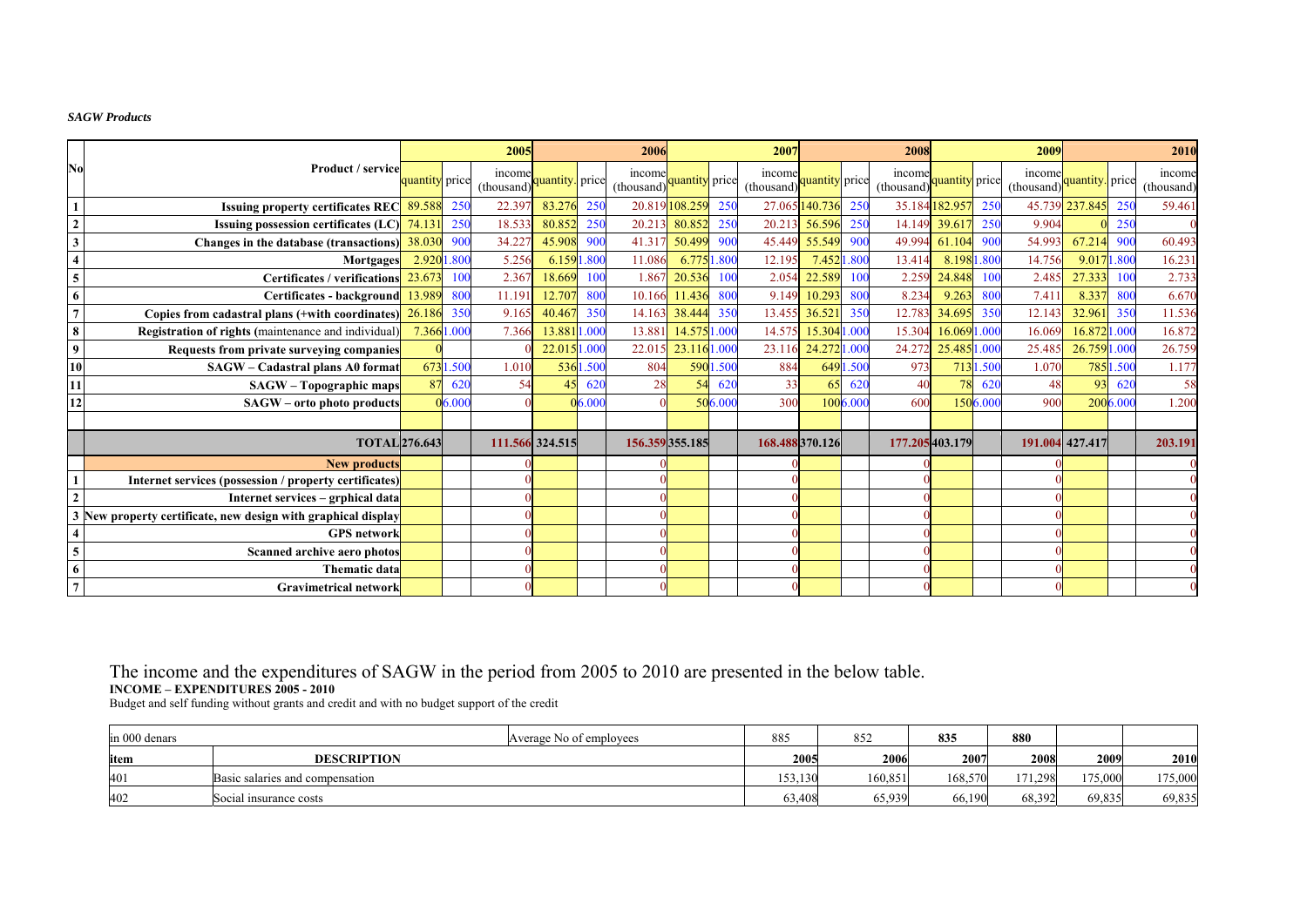|                  | Remaining benefits from salaries                                                        | 376     | 399     | 440                      | 490          | 501      | 501          |
|------------------|-----------------------------------------------------------------------------------------|---------|---------|--------------------------|--------------|----------|--------------|
| $\frac{403}{40}$ | <b>Salaries, rent and compensation</b>                                                  | 216,914 | 227,189 | 235,200                  | 240,180      | 245,336  | 245,336      |
| 420              | Road and daily expenditures                                                             | 15,249  | 8,717   | 10,500                   | 6,000        | 6,000    | 6,000        |
| 421              | Utility services, heating, communication, transport                                     | 31,894  | 35,487  | 42,283                   | 27,692       | 27,000   | 29,458       |
| 423              | Small inventory, tools and other materials                                              | 6,113   | 4,134   | 11,500                   | 7,500        | 7,500    | 8,000        |
| 424              | Renovations and running costs                                                           | 5,920   | 4,951   | 13,500                   | 8,000        | 8,000    | 14,000       |
| 425              | Contractual services                                                                    | 31,164  | 18,284  | 27,720                   | 10,000       | 10,000   | 10,000       |
|                  | Other running costs                                                                     | 6,949   | 10,546  | 38,500                   | 21,500       | 21,500   | 24,000       |
| 426<br><b>42</b> | <b>Goods and services</b>                                                               | 97,289  | 82,119  | 144,003                  | 80,692       | 80,000   | 91,458       |
| 481              | Construction buildings, building and reconstruction                                     | 184     |         | 3,000                    |              |          | 3,000        |
| 483              | Furniture, equipment, vehicles                                                          | 10,057  | 891     | 26,000                   | 1,000        | 5,000    | 5,000        |
| 485              | Other non-financial assets                                                              | 8,654   | 11,796  | 43,500                   | 26,000       | 60,258   | 60,000       |
| 48               | Capital expenditures                                                                    | 18,895  | 12,687  | 72,500                   | 27,000       | 65,258   | 68,000       |
|                  | <b>EXPENDITURES</b>                                                                     | 333,098 | 321,995 | 451,703                  | 347,872      | 390.594  | 404,794      |
|                  | Ratio between funds from the budget and funds from fees                                 |         |         |                          |              |          |              |
| сметка           | <b>DESCRIPTION</b>                                                                      | 2005    | 2006    | 2007                     | 2008         | 2009     | 2010         |
| 637              | Budget funds                                                                            | 256,978 | 230,215 | 241,703                  | 247,872      | 290,594  | 304,794      |
| 787              | Self funding                                                                            | 82,144  | 124,251 | 210,000                  | 100,000      | 100,000  | 100,000      |
|                  | <b>INCOME</b>                                                                           | 341,127 | 354,466 | 451,703                  | 347,872      | 390,594  | 404,794      |
|                  | % of self funding                                                                       | 24%     | 35%     | 46%                      | 29%          | 26%      | 25%          |
|                  |                                                                                         |         |         |                          |              |          |              |
|                  | Income from projects and budget project support.                                        |         |         |                          |              |          |              |
| Acc.             | <b>DESCRIPTION</b>                                                                      | 2005    | 2006    | 2007                     | 2008         | 2009     | 2010         |
| 785-1            | Japanese grant                                                                          | 10,611  |         | $\mathbf{0}$<br>$\theta$ | $\mathbf{0}$ | $\theta$ | 0            |
| 785-2            | Dutch grant                                                                             | 10,958  | 21,955  | 318                      | $\mathbf{0}$ | $\Omega$ | 0            |
| 786              | WB credit                                                                               | 9,371   | 73,803  | 153,000                  | 290,900      | 68,000   | 0            |
| 637              | Budget support of the WB loan                                                           | 1,279   | 14,558  | 28,421                   | 35,800       | 14,200   | $\mathbf{0}$ |
| in 000 den.      | Expenditures for 2008 – from the budget, self-funding, credit and credit budget support |         |         |                          |              |          |              |

| item | description                        | budget  | Self funding | credit | <b>Bud.</b> support | total   |
|------|------------------------------------|---------|--------------|--------|---------------------|---------|
| 401  | Basic salaries and benefits        | 171.298 |              |        |                     | 171.298 |
| 402  | Social security costs              | 68.392  |              |        |                     | 68.392  |
| 403  | Other benefits from salaries       | 490     |              |        |                     | 490     |
| 40   | <b>Salaries, rent and benefits</b> | 240,180 |              |        |                     | 240,180 |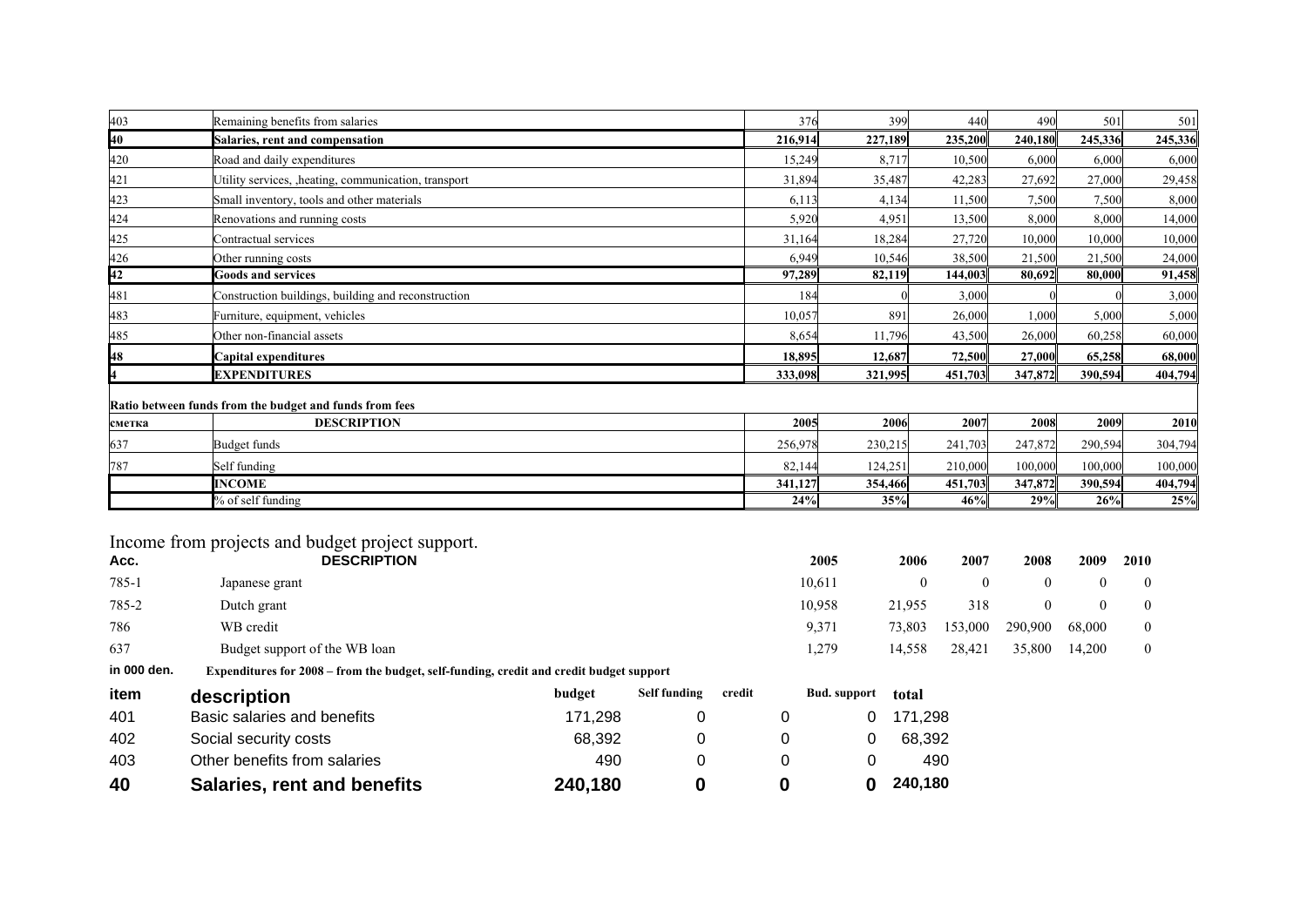| 420 | Travel and daily allowances                         | 0        | 6,000    | 50       | 40     | 6,090   |
|-----|-----------------------------------------------------|----------|----------|----------|--------|---------|
| 421 | Utility services, communications, transport         | 7,692    | 20,000   | 2,400    | 1,000  | 31,092  |
| 423 | Small inventory, tools and other materials          | 0        | 7,500    | 2,000    | 450    | 9,950   |
| 424 | Renovations and running costs                       | 0        | 8,000    | 1,350    | 350    | 9,700   |
| 425 | Contractual services                                | 0        | 10,000   | 206,000  | 13,900 | 229,900 |
| 426 | Other running costs                                 | 0        | 21,500   | 100      | 60     | 21,660  |
| 42  | <b>Goods and services</b>                           | 7,692    | 73,000   | 211,900  | 15,800 | 308,392 |
| 481 | Construction buildings, building and reconstruction | 0        | 0        | 46,000   | 10,000 | 56,000  |
| 483 | Furniture, equipment, vehicles                      | 0        | 1.000    | 33,000   | 8.000  | 42,000  |
| 485 | Other non-financial assets                          | 0        | 26,000   | 0        | 0      | 26,000  |
| 48  | <b>Capital expenditures</b>                         | 0        | 27,000   | 79,000   | 18,000 | 124,000 |
| 451 | Interest payment for not used credit                | $\theta$ | $\theta$ | $\theta$ | 2,000  | 2,000   |
| 4   | <b>EXPENDITURES</b>                                 | 247.872  | 100,000  | 290,900  | 35,800 | 674,572 |

| in vuu den. | $\mathbf{y}$ expenditures for $\boldsymbol{\Sigma}$ $\mathbf{U}$ $\mathbf{U}$ $\boldsymbol{\Sigma}$ - from the budget, self-funding, credit and budget support of the credit |          |              |        |                     |         |
|-------------|------------------------------------------------------------------------------------------------------------------------------------------------------------------------------|----------|--------------|--------|---------------------|---------|
| item        | description                                                                                                                                                                  | budget   | Self-funding | credit | <b>Bud.</b> support | total   |
| 401         | Basic salaries and compensation                                                                                                                                              | 175,000  |              | 0      | 0                   | 175,000 |
| 402         | Social security costs                                                                                                                                                        | 69,835   | 0            | 0      | 0                   | 69,835  |
| 403         | Other salary compensations                                                                                                                                                   | 501      | 0            | 0      | 0                   | 501     |
| 40          | <b>Salaries, rents and benefits</b>                                                                                                                                          | 245,336  | 0            | 0      | 0                   | 245,336 |
| 420         | Travel and daily allowance                                                                                                                                                   | 0        | 6,000        | 50     | 40                  | 6,090   |
| 421         | Utility services, heating, comm. transport                                                                                                                                   | 10,000   | 17,000       | 1,650  | 700                 | 29,350  |
| 423         | Small inventory, tools and other materials                                                                                                                                   | 0        | 7,500        | 1,300  | 350                 | 9,150   |
| 424         | Reconstruction and running costs                                                                                                                                             | $\Omega$ | 8,000        | 1,300  | 350                 | 9,650   |
| 425         | Contractual services                                                                                                                                                         | 0        | 10,000       | 58,500 | 9,000               | 77,500  |
| 426         | Other running costs                                                                                                                                                          | 0        | 21,500       | 100    | 60                  | 21,660  |
| 42          | <b>Goods and services</b>                                                                                                                                                    | 10,000   | 70,000       | 62,900 | 10,500              | 153,400 |
| 481         | Construction buildings, building and reconstruction                                                                                                                          |          |              | 4,000  | 2,300               | 6,300   |
| 483         | Furniture, equipment, vehicles                                                                                                                                               | 5,000    | 0            | 1,100  | 400                 | 6,500   |

**in 000 den. Expenditures for 2009 – from the budget, self-funding, credit and budget support of the credit**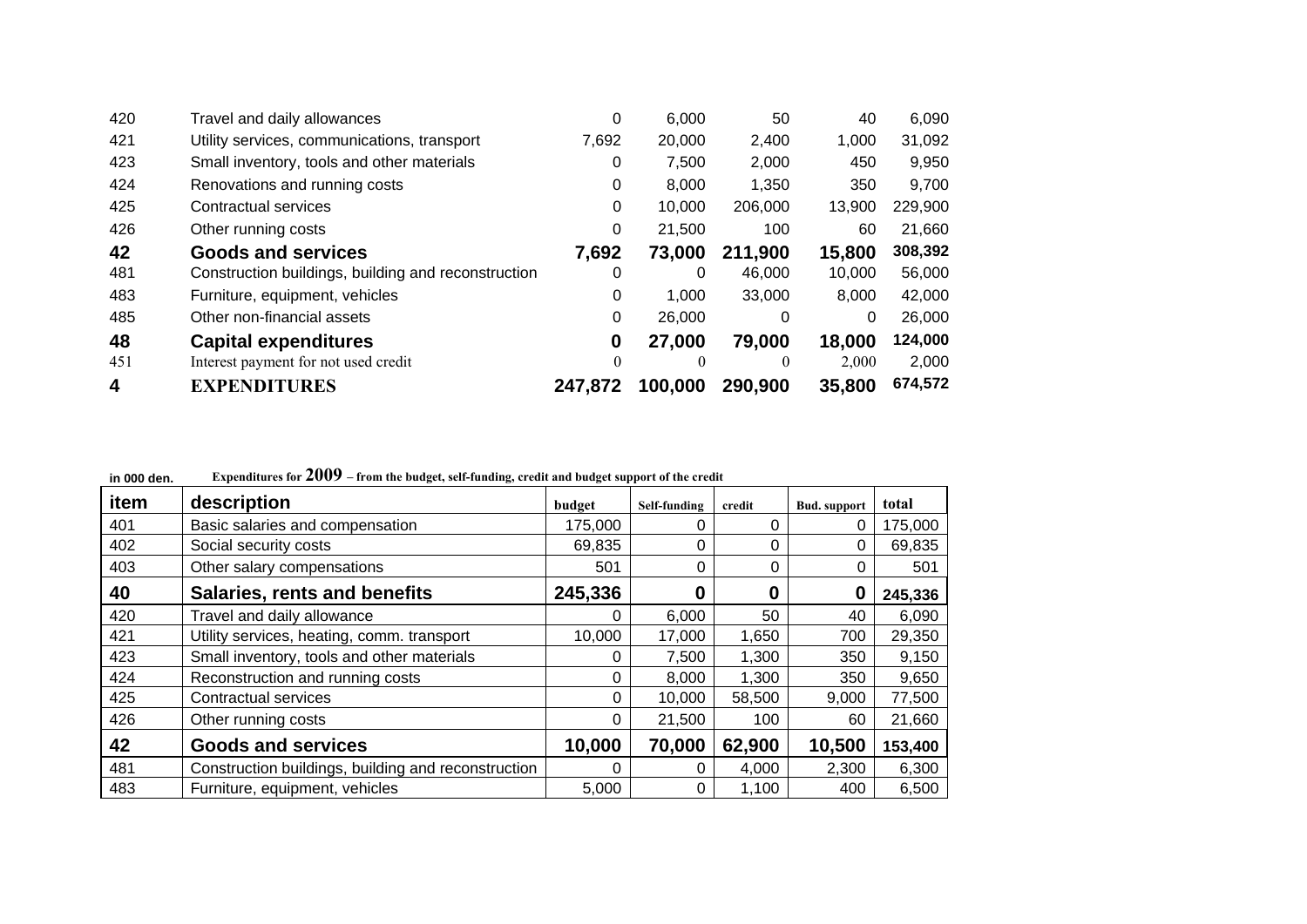| 485 | Other non-financial assets         | 30.258  | 30,000  |        |        | 60.258  |
|-----|------------------------------------|---------|---------|--------|--------|---------|
| 48  | <b>Capital expenditures</b>        | 35,258  | 30,000  | 5,100  | 2,700  | 73,058  |
| 451 | Interest payment for unused credit |         |         |        | .000   | 1,000   |
|     | <b>EXPENDITURES</b>                | 290,594 | 100,000 | 68,000 | 14,200 | 472,794 |

**in 000 den. Expenditures for 2010 – from the budget, self-funding, credit and budget support of the credit** 

| item | description                                         | budget   | Self-funding | credit           | <b>Bud.</b> support | total          |
|------|-----------------------------------------------------|----------|--------------|------------------|---------------------|----------------|
| 401  | Basic salaries and compensation                     | 175,000  | 0            | 0                | 0                   | 175,000        |
| 402  | Social security costs                               | 69,835   | $\Omega$     | 0                | $\Omega$            | 69,835         |
| 403  | Other salary compensations                          | 501      | 0            | 0                | 0                   | 501            |
| 40   | <b>Salaries, rents and benefits</b>                 | 245,336  | $\bf{0}$     | $\bf{0}$         | $\boldsymbol{0}$    | 245,336        |
| 420  | Travel and daily allowance                          | 0        | 6,000        | 0                | 0                   | 6,000          |
| 421  | Utility services, heating, comm. transport          | 19,458   | 10,000       | 0                | 0                   | 29,458         |
| 423  | Small inventory, tools and other materials          | 0        | 8,000        | 0                | 0                   | 8,000          |
| 424  | Reconstruction and running costs                    | 5,000    | 9,000        | 0                | 0                   | 14,000         |
| 425  | <b>Contractual services</b>                         | 0        | 10,000       | $\mathbf 0$      | 0                   | 10,000         |
| 426  | Other running costs                                 | 0        | 24,000       | 0                | 0                   | 24,000         |
| 42   | <b>Goods and services</b>                           | 24,458   | 67,000       | $\boldsymbol{0}$ | 0                   | 91,458         |
| 481  | Construction buildings, building and reconstruction | ∩        | 3,000        | 0                | 0                   | 3,000          |
| 483  | Furniture, equipment, vehicles                      | 5,000    | 0            | 0                | 0                   | 5,000          |
| 485  | Other non-financial assets                          | 30,000   | 30,000       | 0                | 0                   | 60,000         |
| 48   | <b>Capital expenditures</b>                         | 35,000   | 33,000       | $\boldsymbol{0}$ | 0                   | 68,000         |
| 451  | Interest payment for unused credit                  | $\theta$ | $\Omega$     | $\theta$         | $\theta$            | $\overline{0}$ |
| 4    | <b>EXPENDITURES</b>                                 | 304,794  | 100,000      | $\boldsymbol{0}$ | 0                   | 404,794        |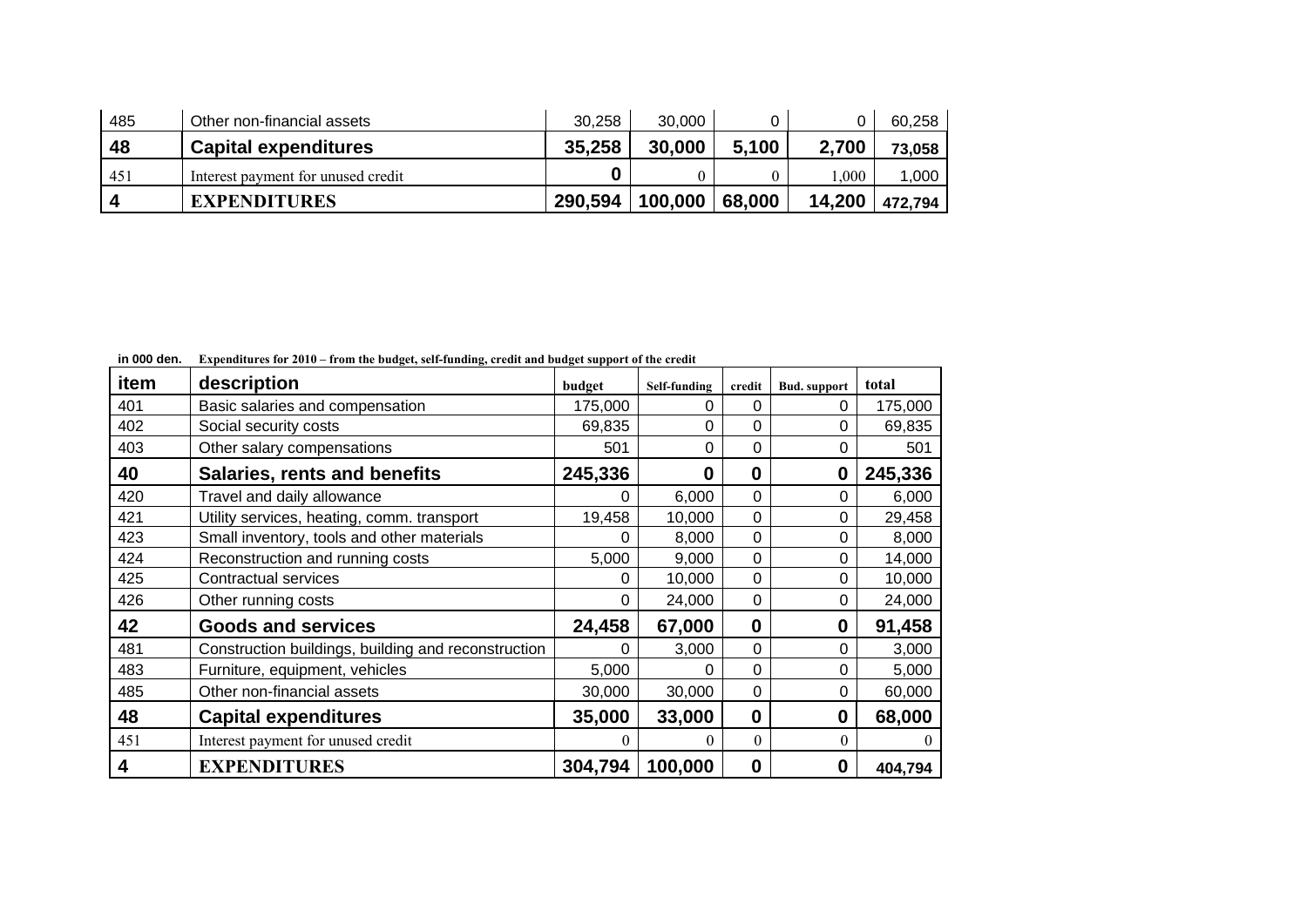It can be noted that not always there are funds for **larger** development projects, connected to IT, new products and services and other capital projects.

In July 2007, the Ministry of Finance to SAGW provided a framework of the expenditures from the funds acquired from self-funding activities (income from 100 million denars per year in the forthcoming three years), during 2008-2010. Apart from this, the Government of the Republic of Macedonia gave a recommendation of SAGW to reduce the fees by 50%. The calculations in the table are made in accordance with the recommendations from the Government of RM and the Ministry of Finance.

SAGW has prepared a Proposal – budget for 2008, in accordance with the above listed requirements. In the proposal budget it is foreseen for SAGW to move within the frame of 100 million denars for income made from fees. If the income should exceed the limit, there is a possibility for SAGW to expand its budget after the approval of the Ministry of Finance. From the proposed frame of 100 million denars for 2008, 73% is planned to cover the running costs and 27% for covering capital expenditures.

It is assumed that with the reduction of the prices the sales of products/services, that will result in increased quantity and income.

| $\bf No$       | <b>Products/services</b>                        | 2006      | Price | Income     |
|----------------|-------------------------------------------------|-----------|-------|------------|
|                | <b>Issuing Property/Possession Certificates</b> | 110,000   | 250   | 27,500,000 |
| $\overline{2}$ | Cadastral plans A0 format                       | 400       | 1,500 | 600,000    |
| $\mathbf{3}$   | <b>Topographical maps</b>                       | 50        | 320   | 16,000     |
| $\overline{4}$ | <b>List of indications</b>                      | 1,000,000 | 50    | 50,000,000 |
|                | <b>Total</b>                                    |           |       | 78,116,000 |

It is noted that a certain number of government institutions that use SAGW's products and services, are exempt by law from paying the fees. This group includes the Ministries (MFAW, MoI, MF, Tax Authority) and the Central Registry. If these products and services were paid in accordance with the Schedules of Fees, the income for SAGW would increase by 78 million denars, as is shown in the table above.

### *4.3 Productivity and needed number of employees*

The below table depicts the total number of employees needed per year during the period 2005-2010. The table is based on the volumes of products and services calculated in section 3 above, the productivity standards used in SAGW and assessments based on empirical data done by senior staff members. The table does not take increased productivity due to implementation of new IT-systems into account. It must further be noted that there are rather big discrepancies in productivity between the various offices and the table below shows the productivity as an average.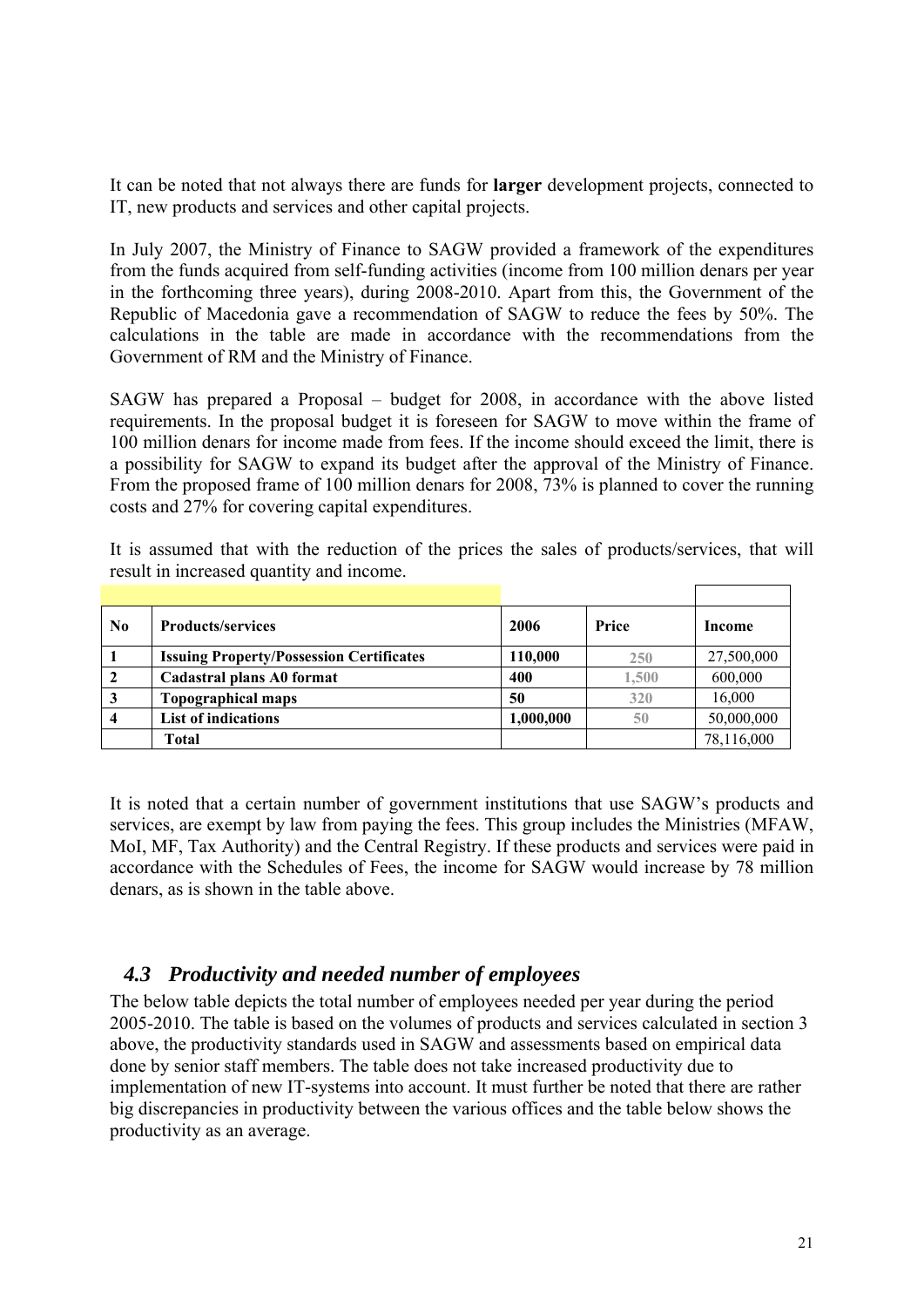|                                               | 2005    | 2006    | 2007    | 2008    | 2009     | 2010     |
|-----------------------------------------------|---------|---------|---------|---------|----------|----------|
| Total No of expected cases                    | 276,643 | 324,515 | 355,185 | 370,126 | 403,179  | 427,417  |
| Average number of solved cases                | 3.2     | 3.5     | 4.2     | 4.2     | 4.8      | 5.6      |
|                                               |         |         |         |         |          |          |
| Needed No of employees for handling cases (*) | 390     | 420     | 385     | 400     | 380      | 350      |
| Administration(**)                            | 295     | 272     | 280     | 300     | 260      | 240      |
| Assisting staff $(***)$                       | 200     | 160     | 170     | 180     | 160      | 160      |
| Total No of employees                         | 885     | 852     | 835     | 880     | 800(750) | 750(650) |

\* employees that are working on a norm in regional departments and the Skopje Sector

\*\* Available staff, employees in HR, Finance, Control, IT, archivists and employees in an administrative building

\*\*\* Cleaning staff, typists, drivers, etc.

As can be seen, the total number of employees will decrease during the period, ending up at some 650 in total for the year 2010. However, the SAGW management has recently renewed its assessment and decided that the planning target for 2010 shall be 750 employees. A continued reduction of staff is expected in the following years.

These additional resources might be consumed by the relatively large efforts needed to increase the competence amongst the staff, once the new IT support system have been introduced, both to replace educators and staff to be trained. Other needs to be met can probably be found in offices that suffer from severe backlog difficulties, needs to speed up production temporarily or over longer periods, need for extra resources – perhaps as a personnel resource pool for the entire organization – to cover short term vacancies, participating in the development and production of new products and services and other unforeseen circumstances. It should also be noted that SAGW in the near future will need to man a function for its IT management and maintenance.

Implementation of the IT-strategy will obviously have effects on the productivity within the various offices of SAGW. It has not been possible to calculate these effects in detail, but the table below indicates the level of impact the systems will have on each group of SAGW products/services.

| <b>Product / service</b>                         | <b>Effects on productivity</b> |               |             |  |  |
|--------------------------------------------------|--------------------------------|---------------|-------------|--|--|
|                                                  | Low                            | <b>Medium</b> | <b>High</b> |  |  |
| <b>Issuing property certificates REC</b>         |                                | X             |             |  |  |
| <b>Issuing possession certificates (LC)</b>      |                                | X             |             |  |  |
| Changes in the database (transactions)           |                                |               | X           |  |  |
| <b>Mortgages</b>                                 |                                |               | X           |  |  |
| <b>Certificates / verifications</b>              |                                |               | X           |  |  |
| Certificates - background                        |                                |               | X           |  |  |
| Copies from cadastral plans (+with               |                                | X             |             |  |  |
| coordinates)                                     |                                |               |             |  |  |
| <b>Registration of rights (maintenance and</b>   |                                |               | X           |  |  |
| individual)                                      |                                |               |             |  |  |
| <b>Requests from private surveying companies</b> |                                |               | X           |  |  |
| <b>SAGW</b> – Cadastral plans A0 format          |                                | X             |             |  |  |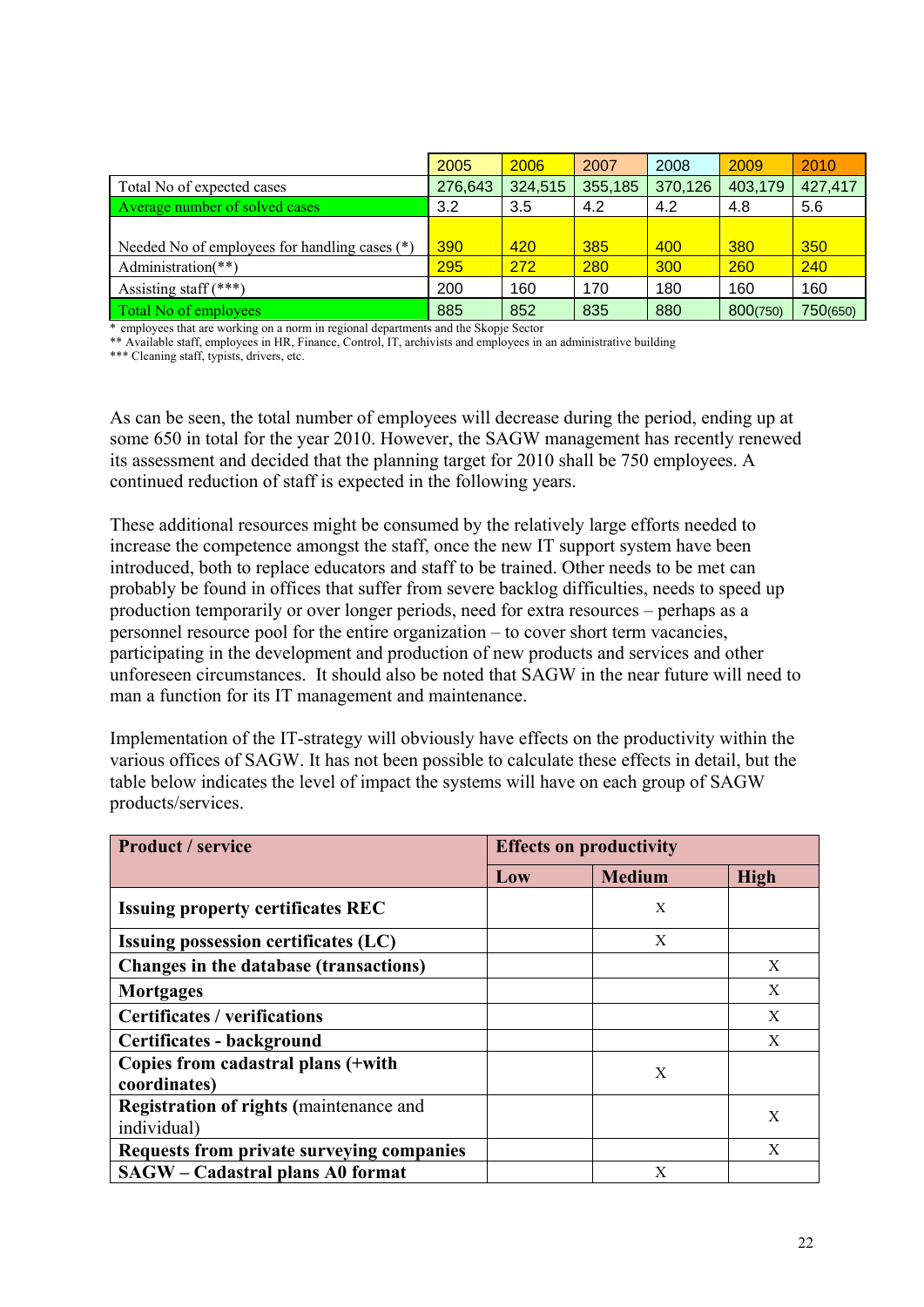| <b>SAGW</b> – Topographic maps |  |  |
|--------------------------------|--|--|
| $SAGW$ – orto photo products   |  |  |

### **5 MARKETING STRATEGIES**

In order to fulfill the objectives of sales in Section three above, SAGW should adopt efficient marketing strategies. The group of clients and their current and potential needs are described in this section and it is important to define the strategies for how to address each group of clients:

- 1.real estate owners
- 2.notaries, attorneys, court enforcement officers, real estate agencies
- 3. bodies of state administration and local self government units
- 4. private surveying companies
- 5. central registry

As we described in section three, above 80% from the current sales of products/services is from real estate owners, and around 5% is from the remaining groups each (2-5). Form some of the groups that are purchasing small quantities of products and services in future an increase of their interest is expected and other groups are also expected to appear. (It would be good to list or foresee future users, and new services.) This is why it is important for SAGW to ensure that the needs of the customers are met and at the same time the increased needs and the newly emerged groups are served in an appropriate way.

### *5.1 Stratification of clients and general market strategies*

When designing the marketing efforts, it is useful to note which group of clients that belongs to each of the below groups, since is a much longer and tedious sales process to achieve orders from the unidentified clients than from a client that is already buying SAGW products. On the other hand, if the sales are to increase, SAGW has to target new groups and normally this is where the bigger sales volumes can be achieved as the below picture illustrates.

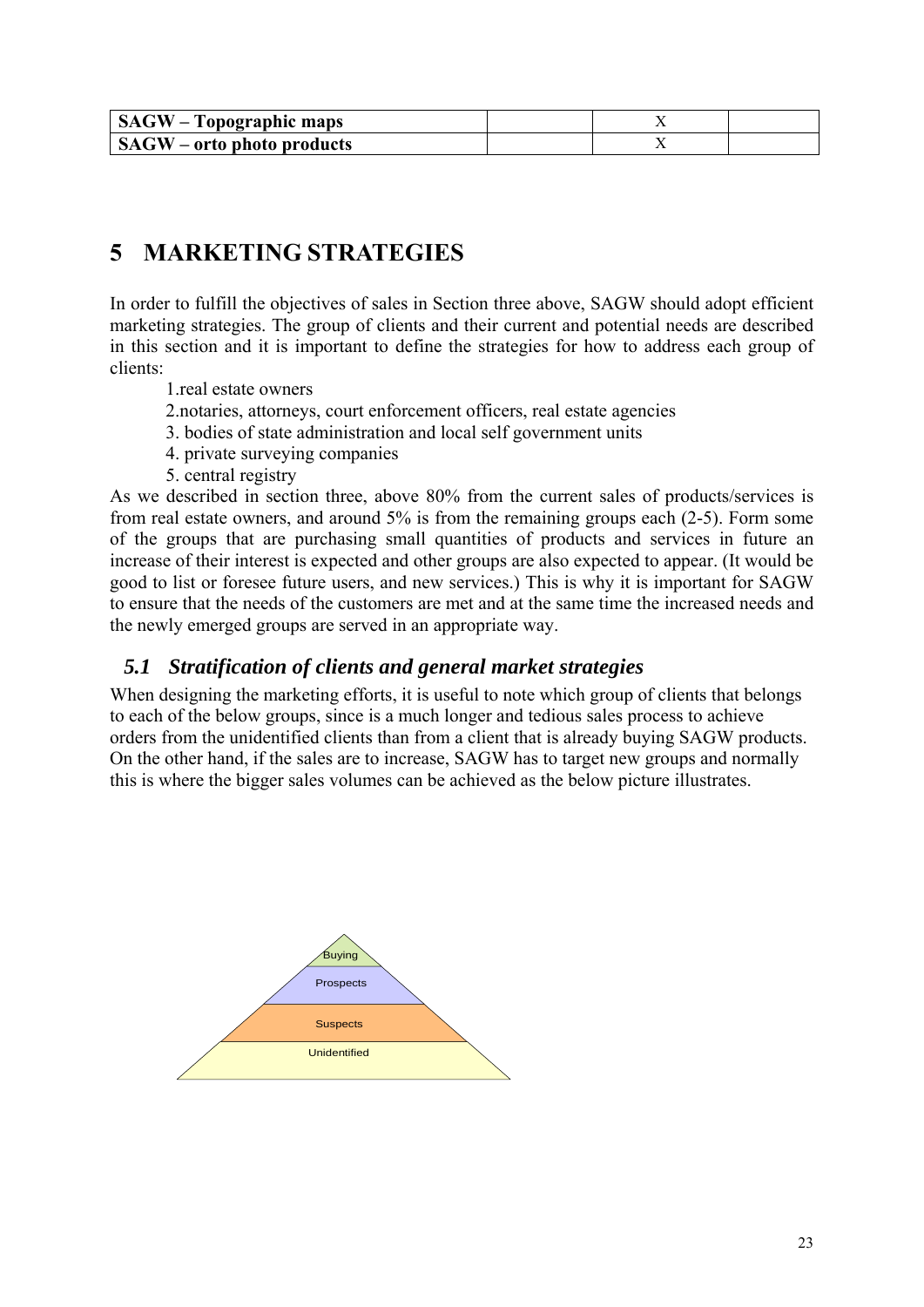- **Buying clients,** i.e. present clients and clients who have used our products/services during the last years.
	- Owners of real estate
	- Private surveying companies
	- Notaries
	- Attorneys
	- Insurance companies
	- Financial institutions
	- Utility companies and public services
	- Real estate agencies
	- Local self government
	- Government institutions (especially the Ministry of Agriculture, The State Agency for Statistics, The Public Revenue Office/Tax Authority with the Ministry of Finance and the Ministry for Transport and Communications)
	- Central registry
- **Prospects,** i.e. identified potential clients with whom we have an established dialogue but they have not yet bought our products and services.
- **General Public**
- All citizens of Macedonia that are of age
- All ethnic groups
- All social groups (with special emphasis on underprivileged groups)
- Both genders
- Rural and urban population
- **Internal Public**
- All SAGW employees
- Employees in the SAGW cadastre and the research sector
- Employees in all local offices of the cadastre and the research sector as users of our services
- **Suspects**, i.e. identified potential clients with whom we have not yet established a dialogue Land and real estate owners
- Public and private companies
- Professional (business) public
- Investors and investor groups
- **Unidentified**, i.e. potential clients who's situation should indicate that they should be interested in our products and services. But, we have no contact with them and they may not even know that we exist and/or are capable of supplying the relevant products and services.
	- Specific public
	- Public with special interest in the cadastral services

SAGW should do a research, in order to clearly define its users, as well as their needs, in order to give timely and quality services and products. It is necessary to define **target groups.** Here we ask ourselves the question exactly who are we addressing.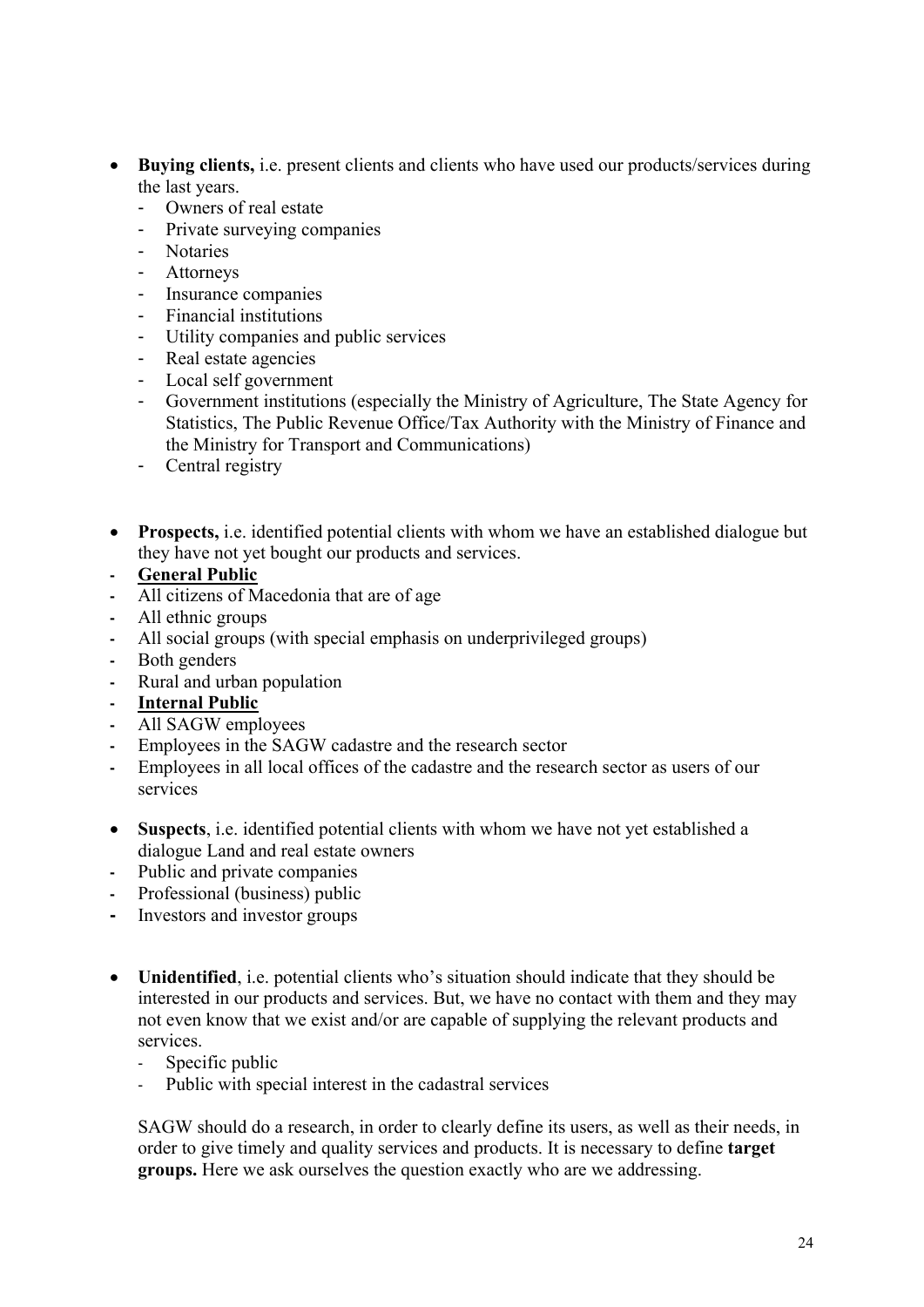

In addition, it is also important to remember that it requires much more marketing resources to sell a new product to a new client than to sell a new product to an existing client or an existing product to a new client. In fact, trying to sell a new product to a new client should normally be avoided as the marketing efforts are too heavy. The below picture illustrates this situation.

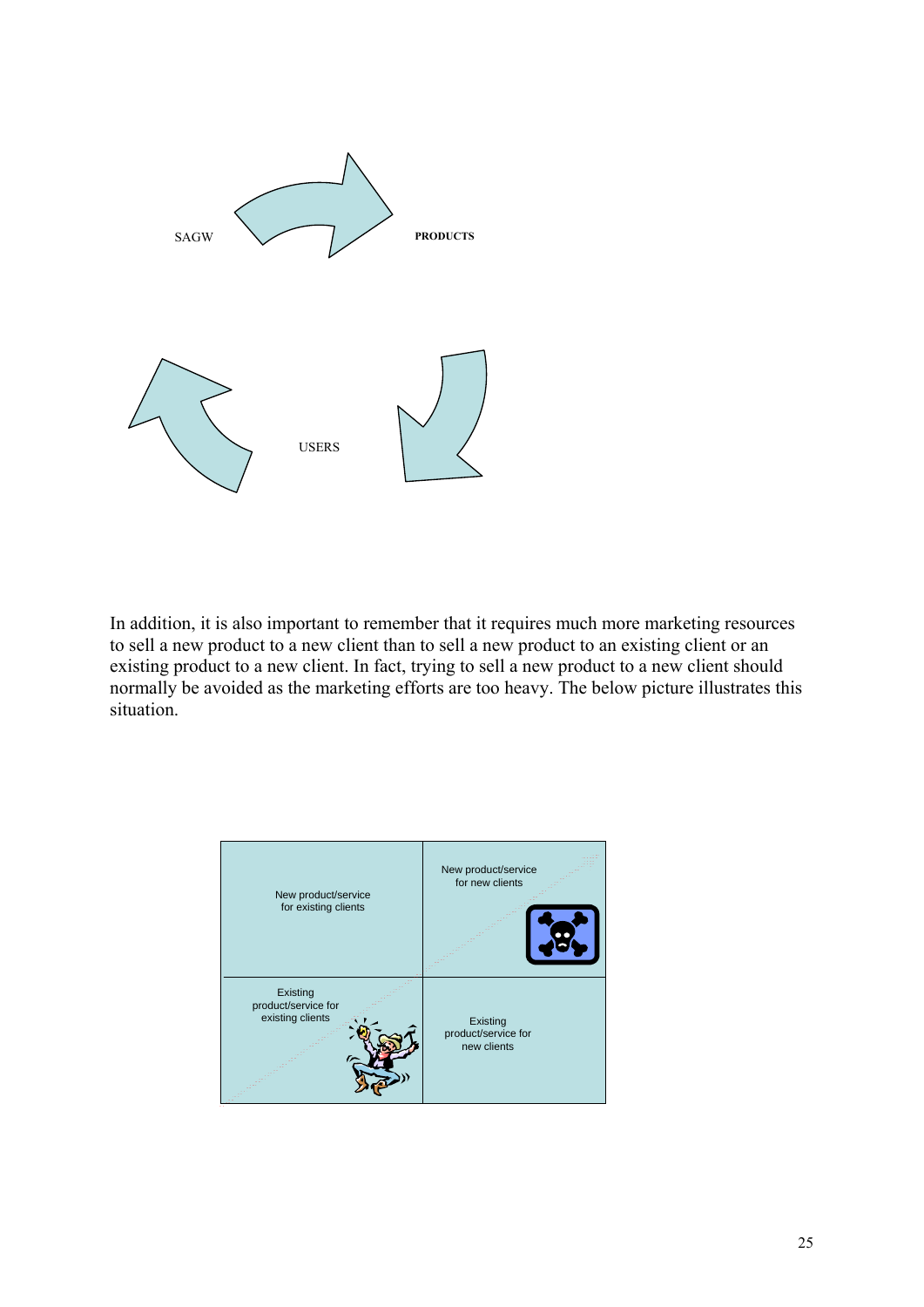### *5.2 Marketing activities dedicated to each group of clients*

In parallel with the development of the products and services there should be promotions and marketing campaigns. This process should have a positive approach and include some of the following activities:

- Media advertising
- Marketing pamphlets
- Informative brochures
- Advertising (locally and globally)
- Announcements / web site of SAGW
- Seminars
- Presentations
- Issued service standards
- Branding
- Visual identity

| No.             | <b>Users of services/</b><br>products    | Media<br>advertising | Marketing<br>pamphlets | Web page of<br><b>SAGW</b> | <b>Seminars</b> | <b>Presentations</b> | <b>Issued</b><br>service<br>standards |
|-----------------|------------------------------------------|----------------------|------------------------|----------------------------|-----------------|----------------------|---------------------------------------|
| 1               | Real estate owners                       | ✓                    | ✓                      | ✓                          |                 |                      | ✓                                     |
| $\overline{2}$  | Private surveying companies              | ✓                    | ✓                      | ✓                          | K               |                      | ✓                                     |
| $\overline{3}$  | <b>Notaries</b>                          |                      | ✓                      | ✓                          | ✓               | ✓                    | ✓                                     |
| $\overline{4}$  | Attorneys                                |                      | ✓                      | ✓                          | К               | ✓                    | ✓                                     |
| 5               | Insurance companies                      |                      | ✓                      | ✓                          | K               | √                    | ✓                                     |
| 6               | Financial institutions                   |                      | ✓                      | ✓                          | ✓               |                      | ✓                                     |
| $7\phantom{.0}$ | Utility companies and public<br>services | ✓                    | ✓                      | ✓                          | ✓               |                      | ✓                                     |
| 8               | Real estate agencies                     | ✓                    | ✓                      | $\checkmark$               | ✓               |                      | ✓                                     |
| 9               | Local self government                    | ✓                    | ✓                      | ✓                          | ✓               |                      | >                                     |
| 10              | Government institutions                  |                      | ✓                      | ✓                          | ✓               |                      | ✓                                     |
| 11              | Central Registry                         |                      | ✓                      | ✓                          | ✓               |                      | ✓                                     |

Below is a table depicting what marketing efforts that could be used for each group of clients.

The details of when and how the marketing activities should be carried out should be described in the more detail in a marketing plan that also defines the message that is to be communicated to each group of clients such that their specific situation is addressed. Of course, the products and services also need to ready for delivery so there need to be a close coordination with the production and development activities.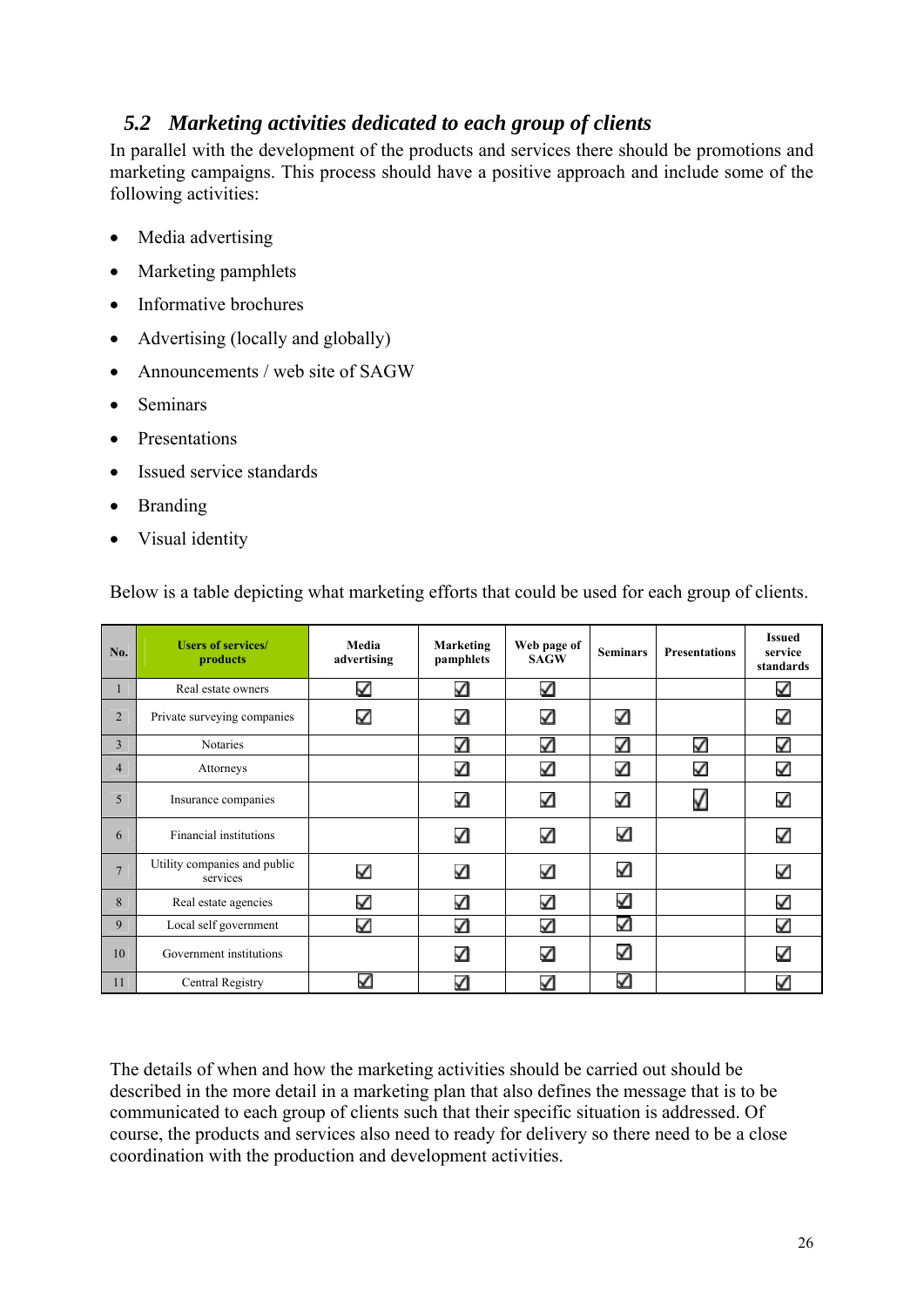### *5.3 Costs for marketing Priorities*

The costs for marketing are planned and prepared in a Department for Marketing in the Annual Marketing Plan and Plan for Marketing Activities, which should be approved by the management of SAGW. Experience for a lot of brands has shown that a part of the income that is made for each individual product, are planned to go for a Marketing Strategy and marketing activities. SAGW should prepare a Schedule of Fees for every service, a list of most wanted products (a priority list of services), make an analysis of each product and based on this make a detailed plan of marketing costs.

The determination of the budget of SAGW for marketing purposes is quite specific and it is an expert part of this field. In order to have a budget for marketing it is necessary to previously make a market research, defining and setting of goals and defining results that need to be achieved.

(It is important to prioritize the requested services. To think about what should be in the marketing plan, a **marketing strategy** is needed in the literal sense of the word – what it is that needs to be popularized, how to communicate with the users, which message (depending on the service/client) should be sent and how. A planned number of campaigns, detailed activities with a proposal for a budget for each of the activities.)

### **6 SWOT ANALYSIS, MARKETING AND FINANCE**

### *6.1 Strengths*

- SAGW is by law the only provider of legally authorized documents and information concerning the real estate cadastre
- Directly reporting to the Government of Macedonia
- Unique products and services of importance to its clients and users
- Products and services are reasonably priced
- 30 offices spread over the country means that SAGW is close to its clients
- Good competence and long experience within the organization
- Unique wealth of information in its archive Good and useful archive.
- For the citizens a well-known and recognizable cadastral organization, and
- Independence in spending of revenues earned through fees

### *6.2 Weaknesses*

- Very long legal procedures for land transactions
- Lack of e-Cadastre
- No intranet connection between HO and local offices
- Lack of Internet connections in all local offices
- Poorly motivated and insufficiently trained staff
- Not all products can be delivered with up-to-date information
- Lack of a catalogue displaying the products and services
- Limited knowledge of user requirements
- Lack of marketing resources and experiences of marketing
- Not enough service oriented
- Not all employees are abiding by the ethical code for civil servants
- Lack of standardized and defined workflows/working procedures within the organization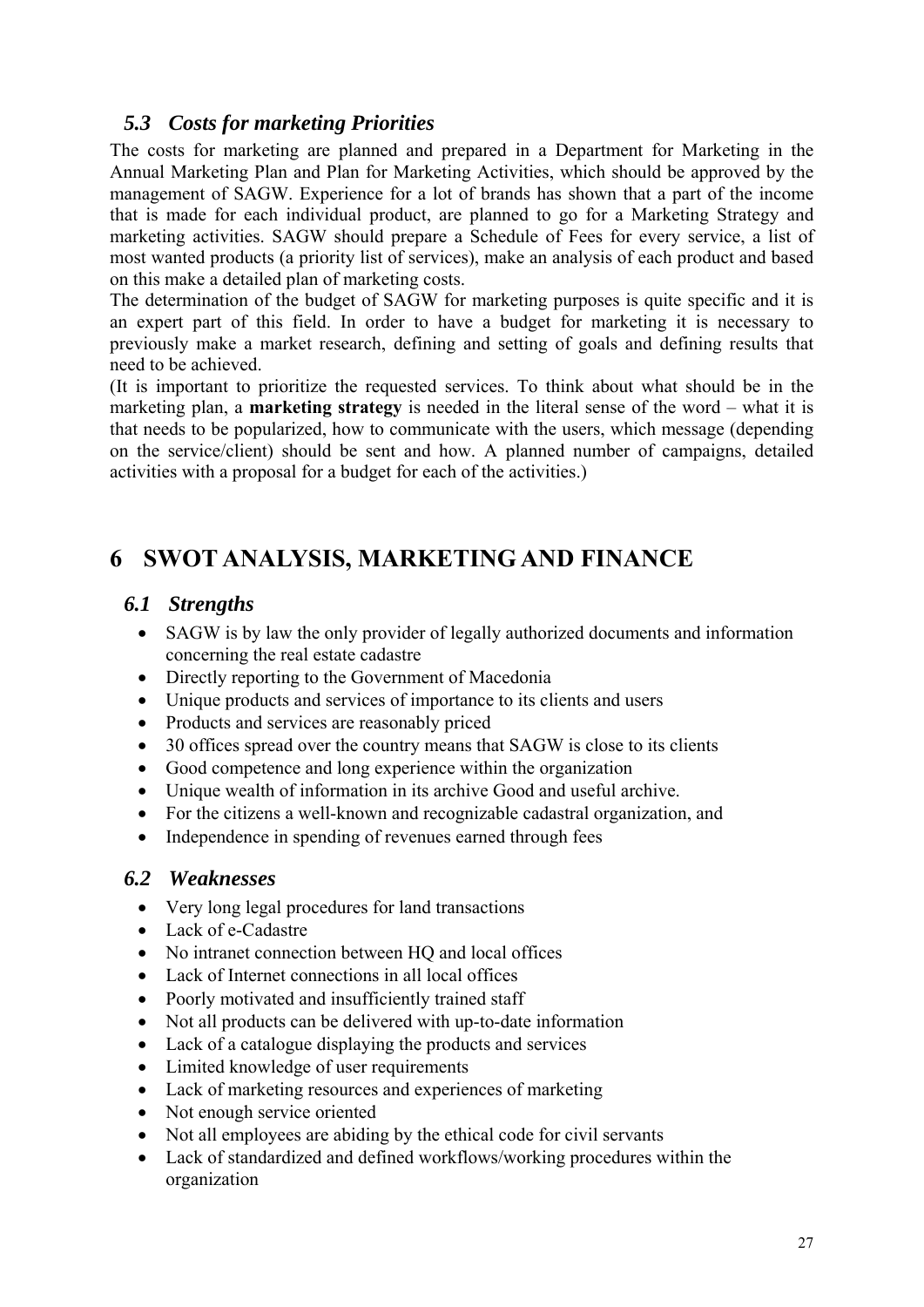- Lack of a functional analysis as a basis for determining the structure of the internal organization
- Insufficient statistical data for analysis and planning
- Insufficient internal finances to allow for long term development planning

### *6.3 Opportunities*

- Growing economic activities in Macedonia resulting in increased demand of SAGW products and services
- Good opportunities to receive continued financial and other support from international financing organizations and national governments
- IT technology becomes more available in the society resulting in increased possibilities for SAGW to serve its clients and users more effectively
- General trends in the market creates good potential for development of new products and services
- Strong and growing interest from GoM in the activities of SAGW opens up opportunities for strong development
- Increased awareness among the real estate owners concerning the benefits of registration of real estate
- Strong interest from GoM to join the EU which will facilitate improvement of SAGW routines and procedures (standardization, co-operation with similar organizations in other countries
- Possibility to develop public/private partnership in order to improve services
- Growing environmental focus in society results in increased demand for cadastral and geographical information
- The international trend towards creating National Spatial Data Infrastructures open up possibilities for SAGW to – through proactive work – become the coordinator in Macedonia

### *6.4 Threats*

- Risk for delayed development of SAGW (in particular IT, gravimetric and GPS networks) due to lack of government funding
- Political decisions restricting marketing and development possibilities of SAGW
- Competition from "Google Earth like" applications
- Risk of mortgaging to be transferred to an organization outside SAGW
- Lack of sufficiently trained staff

# **7 LONG TERM OBJECTIVES (i.e. by 2010)**

- Real Estate Cadastre covers the entire territory of Macedonia by December 2009
- All the cadastral plans of Macedonia are in digital format by December, 2009
- The topographical maps covering all of Macedonia are completed by Mid 2010
- GPS reference stations covering all of Macedonia operational by December 2009
- The E-Cadastre is completed by December, 2009
- Internet-based services by December, 2009
- The self funding portion of SAGW's income should be 25% by 2010
- The marketing and sales function, along with adequate resources should be established by the first quarter of 2009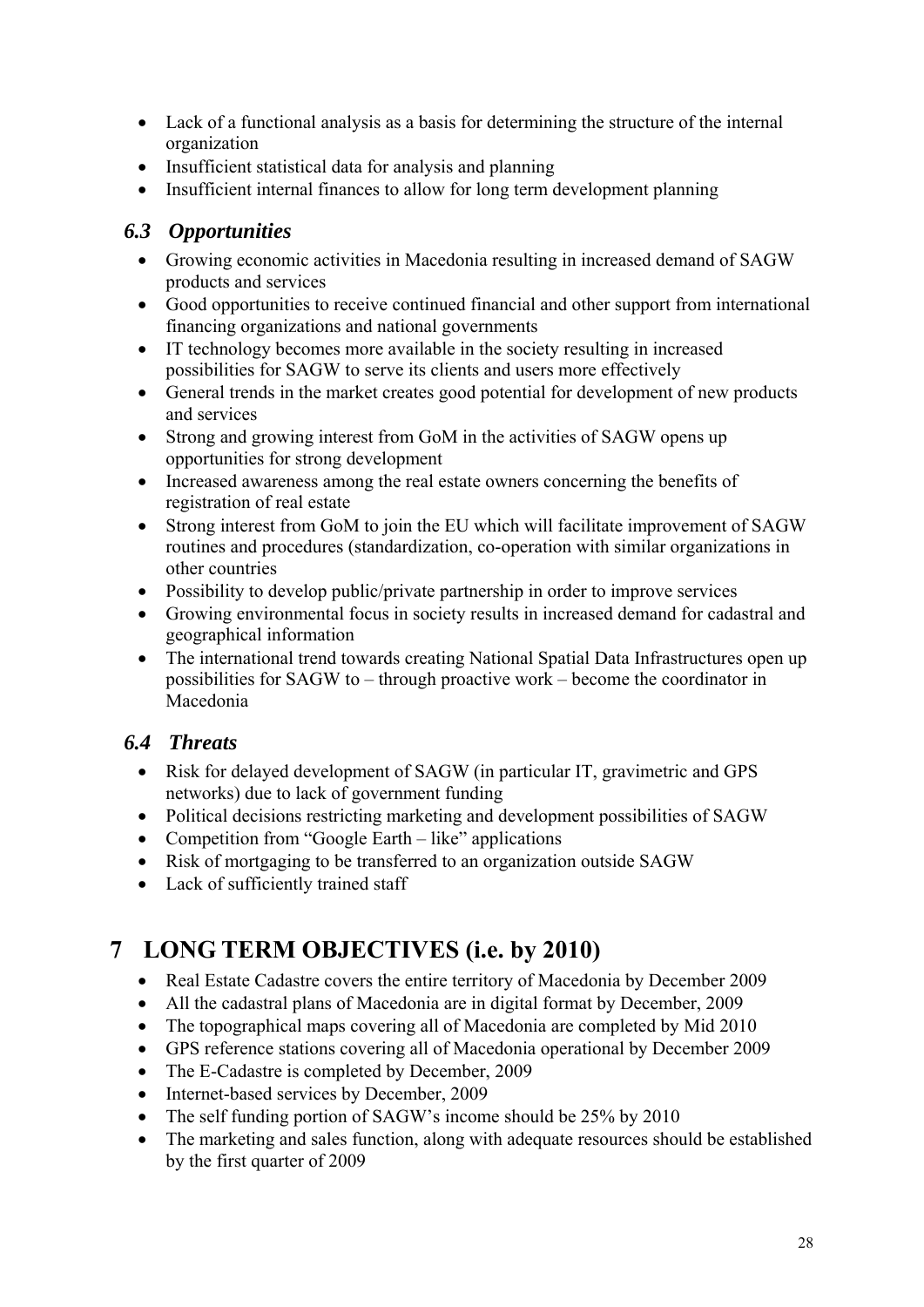### **8 SHORT TERM OBJECTIVES (from 2007 to 2008)**

- Intranet connection between SAGW HQ and local offices established by March 2008
- Existing topographic maps and orthophotos accessible via the Internet by the end of 2007
- Training courses developed and started by end 2007
- Financial and accounting system is reorganized such that it provides information on income per product and groups of clients by December 2008
- Approved realistic fees for all of SAGW's products and services, by the first quarter of 2008
- Preparation of a marketing plan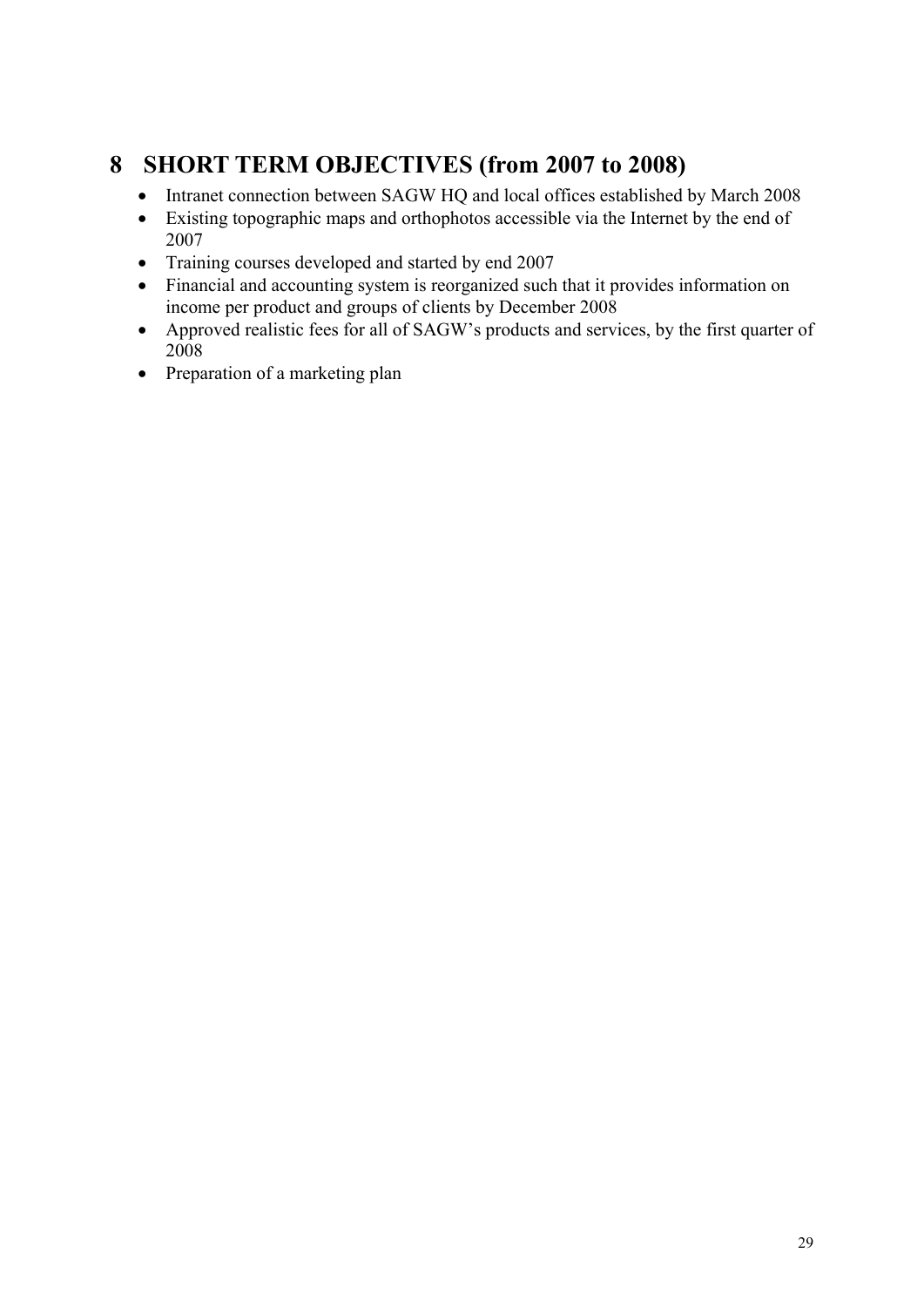| Objective                                                                                         | <b>Activity</b>                                                                                                                                                                                                                               | Person responsible                                                                                                                          | <b>Performance Indicator</b>                                        | <b>Dead line</b>            |
|---------------------------------------------------------------------------------------------------|-----------------------------------------------------------------------------------------------------------------------------------------------------------------------------------------------------------------------------------------------|---------------------------------------------------------------------------------------------------------------------------------------------|---------------------------------------------------------------------|-----------------------------|
| The Real Estate Cadastre<br>should cover the whole<br>territory of Macedonia                      | Recording the changes on the survey and<br>submitted data. Control of the changes. Pubic<br>display of the data. Control of the displaying<br>procedure                                                                                       | Zoranco Mukanov Zoran<br><b>Buzliev</b><br>Jakup Fetai<br>Sowa Dimova Zdravko<br>Lekovski<br>Sase Dimeski<br>Sanja Volkanova<br>Zlatanovska | Established real estate<br>cadastre on the whole<br>territory of RM | By the end of<br>2009       |
| All of the cadastral maps of<br>Macedonia should be in digital<br>format                          | Preparation of digital maps with a<br>photogrammetric method and with digitization                                                                                                                                                            | Sase Dimeski Sawa<br>Volkanova Zlatanovska                                                                                                  | Finalized digital plans                                             | By<br>December,<br>2009     |
| The topographic maps on a<br>scale of 1:25000 covering all of<br>Macedonia should be<br>completed | Cartographic data processing. Field<br>interpretation. Editing. Preparing the data for<br>printing. Printing                                                                                                                                  | Baskim Idrizi                                                                                                                               | Finalized topographic<br>plans scale 1:25000                        | By the<br>middle of<br>2010 |
| GPS reference stations<br>covering all of Macedonia<br>should be operational                      | Selection of locations and setting up active<br>GNSS stations on the whole territory of RM.<br>Creation of a network of the active GNSS<br>stations. Establishing and analytical control<br>centre in SAGW. Placing the system in<br>function | Sase Dimeski                                                                                                                                | <b>Established GPS</b><br>operational reference<br>stations         | By December<br>2009         |
| Gravimetric network                                                                               | Selection of locations and setting up<br>gravimetric points throughout Macedonia.<br>Doing gravimetric measuring, calculation of<br>determination of definite values.                                                                         | Darko Burovski                                                                                                                              | Established and<br>determined gravimetric<br>network                | By December<br>2010         |
| The e-Cadastre should be<br>completed                                                             | Implementing the following eight projects<br>from the ICT strategy of SAGW: ITSP 5, ITSP<br>1, ITSP 7, ITSP 8, ITSP 9, ITSP 10, ITSP 6,<br>ITSP 4.                                                                                            | Gligor Ralev and Goce<br>Gruevski                                                                                                           | Established e-cadastre                                              | By December<br>2009         |
| Services via Internet                                                                             | Developing an integrated electronic REC<br>registration system through the ITSP 5 C                                                                                                                                                           | Gligor Ralev and Goce<br>Gruevski Sanja                                                                                                     | At least 100000<br>searches.                                        | By December<br>2009         |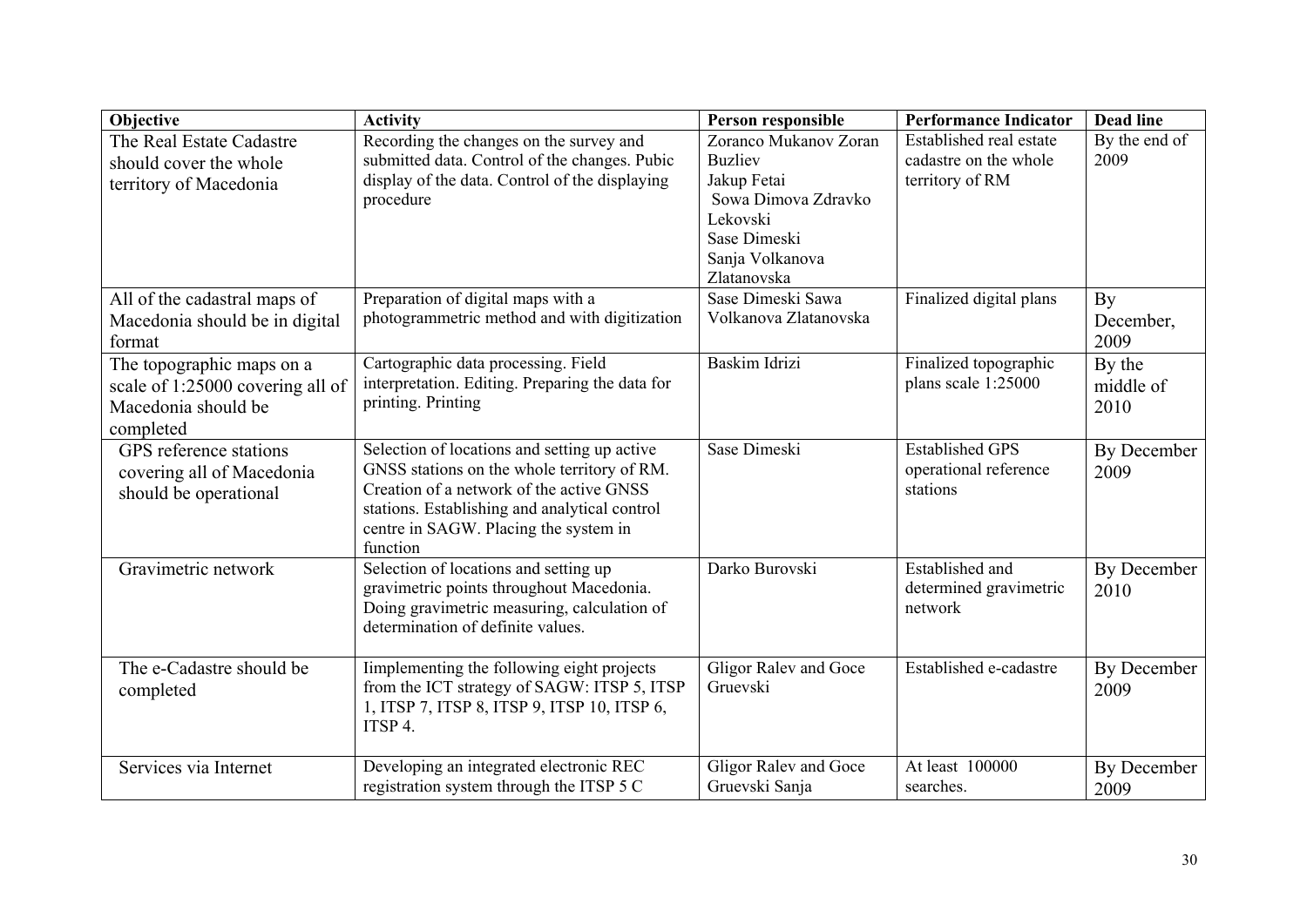|                                                                                            | project from the ICT strategy. Establishment of<br>a reference network based on GNSS<br>technology through the project ITSP 12 from<br>the ICT strategy                                                                                                                 | Volkanova                                                    | At least 20 users of the<br>service of the ITSP 12<br>project per year.            |                                    |
|--------------------------------------------------------------------------------------------|-------------------------------------------------------------------------------------------------------------------------------------------------------------------------------------------------------------------------------------------------------------------------|--------------------------------------------------------------|------------------------------------------------------------------------------------|------------------------------------|
| The self-funding portion of<br>the income should be 25<br>percent                          | Introduction of new products. Charging debts.<br>Functional analysis of all of the work positions.<br>New Schedules of Fees with a price calculation<br>criteria. Standardizing the work processes.<br>Control, evaluation and revision of all of the<br>work processes | Tatjana Vasic Bozadzieva<br>and Zoran Cvetanovski            | Self funding portion of<br>the income 25%.                                         | By 2010                            |
| The marketing and sales<br>function along with adequate<br>resources should be established | Staffing the sector, department for marketing<br>and development. Marketing of the products<br>and services                                                                                                                                                             | Ana Joveva and Tomica<br>Mladenovski                         | Staffed department for<br>marketing and<br>development. Realized<br>marketing plan | By the first<br>quarter of<br>2009 |
| Training courses prepared and<br>commenced                                                 | Training for new work processes. Training for<br>marketing. Training for financial work,<br>auditing, planning and development. Training<br>for work with IT                                                                                                            | Lidija Krstevska                                             | Adequately trained staff                                                           | By the end of<br>2007              |
| Intranet connection between<br>the HQ and the branch offices                               | Tender for gathering bids for services for VPN<br>connection of SAGW with the branch offices.<br>Procurement and hardware (active network<br>equipment -VPN routers) through which the<br>connection will be made.                                                      | Goce Gruevski<br>Gligor Ralev Sanja<br>Volkanova Zlatanovska | Completed operational<br>intranet network                                          | Established<br>by March,<br>2008.  |
| Existing topographic and<br>ortophoto maps available over<br>the Internet                  | Preparation of a web portal for viewing,<br>ordering and downloading from the Internet                                                                                                                                                                                  | Baskim Idrizi<br>Natasa Biljarska                            | <b>Functional GIS portal</b>                                                       | By the end of<br>2007.             |